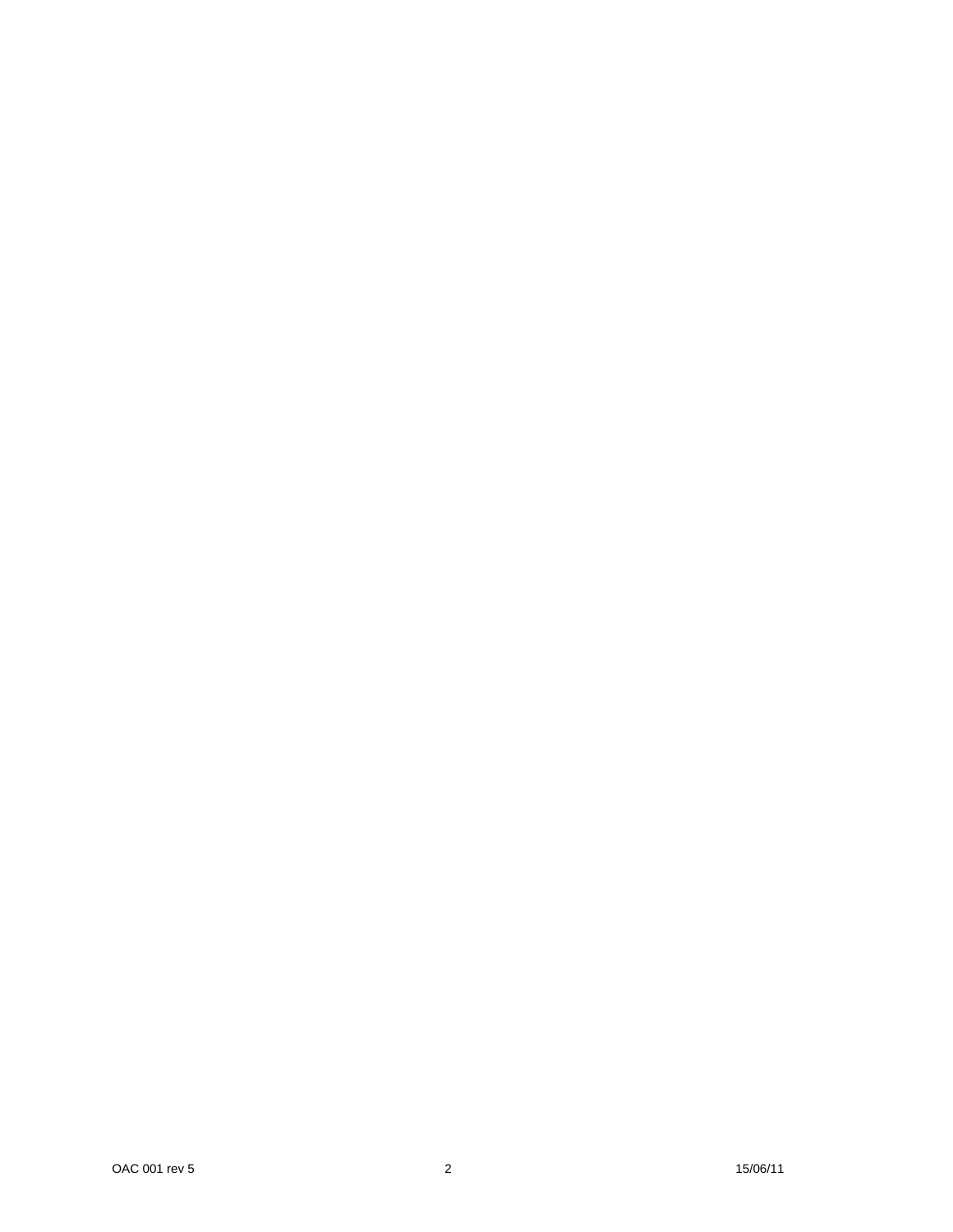# **CERTIFICATION OF AN AIR OPERATOR**

| Appendix 1 - Instructions for completing form AOC-AMO Prospective<br>Operator's Pre-Assessment Statement (POPS)15             |  |
|-------------------------------------------------------------------------------------------------------------------------------|--|
|                                                                                                                               |  |
| Appendix 3 - Air Operator certification job aid and Schedule of Events<br>(Commercial Air Transport Operators Part 8 and 9)22 |  |
| Appendix 4 - CIVIL AVIATION REGULATIONS (CARs)31                                                                              |  |
|                                                                                                                               |  |
|                                                                                                                               |  |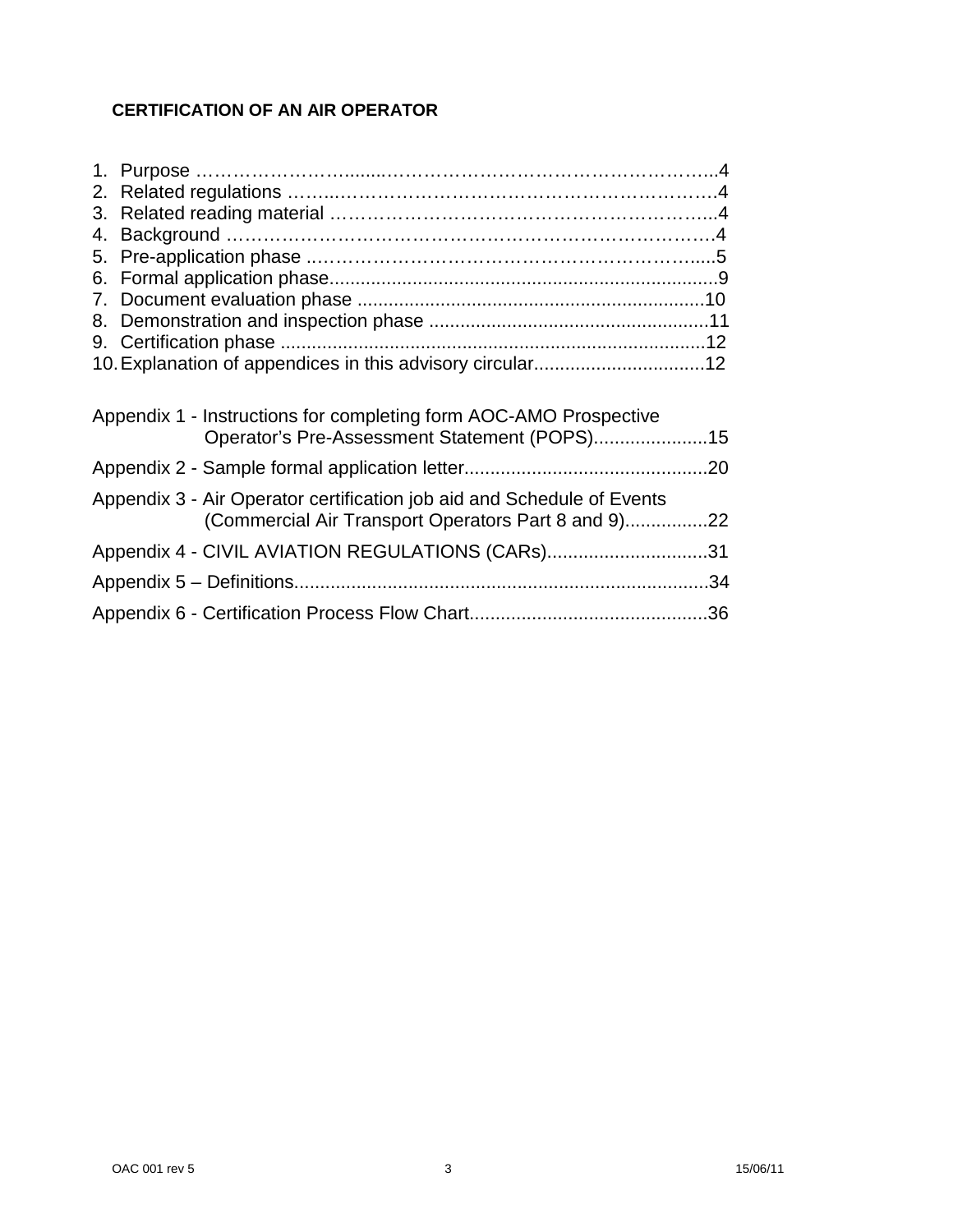# CERTIFICATION OF AN AIR OPERATOR

\_\_\_\_\_\_\_\_\_\_\_\_\_\_\_\_\_\_\_\_\_\_\_\_\_\_\_\_\_\_\_\_\_\_\_\_\_\_\_\_\_\_\_\_\_\_\_\_\_\_\_\_\_\_\_\_\_\_\_\_\_\_\_\_\_\_\_\_\_\_

\_\_\_\_\_\_\_\_\_\_\_\_\_\_\_\_\_\_\_\_\_\_\_\_\_\_\_\_\_\_\_\_\_\_\_\_\_\_\_\_\_\_\_\_\_\_\_\_\_\_\_\_\_\_\_\_\_\_\_\_\_\_\_\_\_\_\_\_\_\_\_\_\_\_\_\_\_

# **1. PURPOSE.**

- a. This Operations Advisory Circular (OAC) describes the process of applying for and obtaining an *i*nitial Air Operator Certificate (AOC) to conduct commercial air transport operations under Civil Aviation Regulations (CARs). The certification process also applies to various approvals and acquisitions that are required from to time and appear to be a complex undertaking, particularly to a "first-time" operator. This OAC provides basic information applicable to the certification process.
- b. Because there are a variety of acceptable methods for preparing manuals, including training manuals, a detailed discussion of acceptable methods for preparing these documents is not in this OAC. Operators will be briefed in as much detail as necessary regarding the preparation of manuals and other required documents during meetings with ECCAA personnel. The information in this OAC and the reading material referenced in this OAC will assist the operator in completing the process with minimal delays and complications.

# **2. RELATED REGULATIONS.**

Civil Aviation Act, Civil Aviation Regulations (CARS) Parts 1, 2, 4, 5, 6, 7, 8, 9, 10

# **3. RELATED READING MATERIAL.**

- a. The Index of Standard Forms, Advisory Circulars and Guidance Material
- b. Air Transport Operator economic regulatory functions are under the jurisdiction of the Air Transport Licencing Board (ATLB).

# **4. BACKGROUND.**

a. To conduct Commercial Air Transport Operations under these regulations, an operator must qualify in accordance with the Civil Aviation Regulations. The Authority recognises the responsibility of Commercial Air Transport Operators to provide air transportation with the highest degree of safety possible in the public interest. The certification process is designed to ensure that prospective AOC holders understand and are capable of fulfilling this duty. When satisfactorily completed, the certification process should ensure that the operator is able to comply with the Civil Aviation Act, the regulations, and the international standards pertaining to the operation of aircraft as published in relevant ANNEXES to the convention on international civil aviation.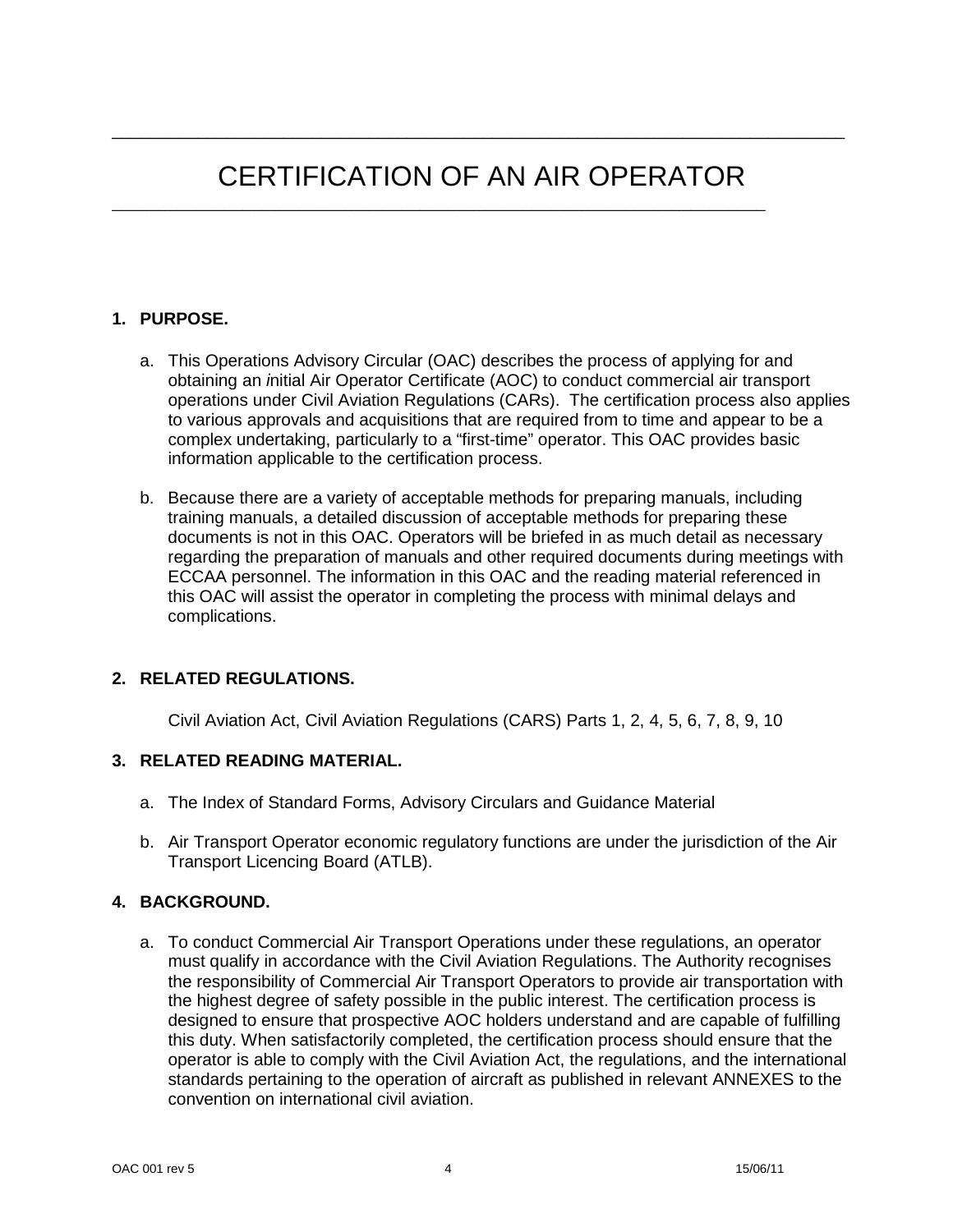- b. There are five phases in the air operator certification process. Each phase is described in sufficient detail to provide a general understanding of the entire certification process. (See appendix 6 for a detailed flow chart of the entire certification process). The five phases are:
	- (1) Pre-application
	- (2) Formal Application
	- (3) Document Evaluation
	- (4) Demonstration and Inspection
	- (5) Certification
- c. In some cases, the guidance and suggested sequence of events in this OAC may not be entirely appropriate. In such situations, the ECCAA and the operator should proceed in a manner that considers existing conditions and circumstances. The operator, however, should not expect to be certificated until the ECCAA is assured that the Civil Aviation Act and the Civil Aviation Regulations will be complied with in an appropriate and continuing manner.

| <b>PHASE1</b><br>PRE-<br><b>APPLICATION</b><br><b>PHASE</b> | <b>PHASE 2</b><br><b>FORMAL</b><br><b>APPLICATION</b><br><b>PHASE</b> | <b>PHASE 3</b><br><b>DOCUMENT</b><br><b>EVALUATION</b><br><b>PHASE</b> | <b>PHASE 4</b><br><b>DEMONSTRATION</b><br><b>AND INSPECTION</b><br><b>PHASE</b> | <b>PHASE 5</b><br><b>CERTIFICATION</b><br><b>PHASE</b> |
|-------------------------------------------------------------|-----------------------------------------------------------------------|------------------------------------------------------------------------|---------------------------------------------------------------------------------|--------------------------------------------------------|
|-------------------------------------------------------------|-----------------------------------------------------------------------|------------------------------------------------------------------------|---------------------------------------------------------------------------------|--------------------------------------------------------|

# **5. PRE-APPLICATION PHASE.**

- a. As far in advance as possible of an anticipated start of operations, a prospective operator should contact the ECCAA Office and inform the ECCAA of its intent to apply for an AOC. The prospective operator will be invited to discuss certification briefly with ECCAA personnel. During this initial discussion, only basic information and general certification requirements will be discussed. If the prospective operator intends to proceed with certification, ECCAA Form AOC-AMO POPS Prospective Operators Pre-assessment Statement will be furnished. A sample of this form with instructions for completing it is in Appendix 1. The POPS should be completed, signed by the prospective operator, and returned to the ECCAA Office.
- b. ECCAA personnel will review the POPS. If the information is incomplete or erroneous, the POPS will be returned to the prospective operator with the reasons for its return noted in Section 2. If the information is complete and acceptable, the ECCAA will schedule a preapplication meeting with the prospective operator and the selected ECCAA certification team members.
- c. The ECCAA office will designate one certification team member as the Project Manager (PM). The PM is the official ECCAA spokesperson throughout the certification project.
- d. The purpose of the pre-application meeting is to confirm the information on the POPS and to provide critical certification information to the applicant. It is recommended that the operator's key management and staff attend these pre-application meetings and be prepared to discuss in general terms the plans and specific aspects of the proposed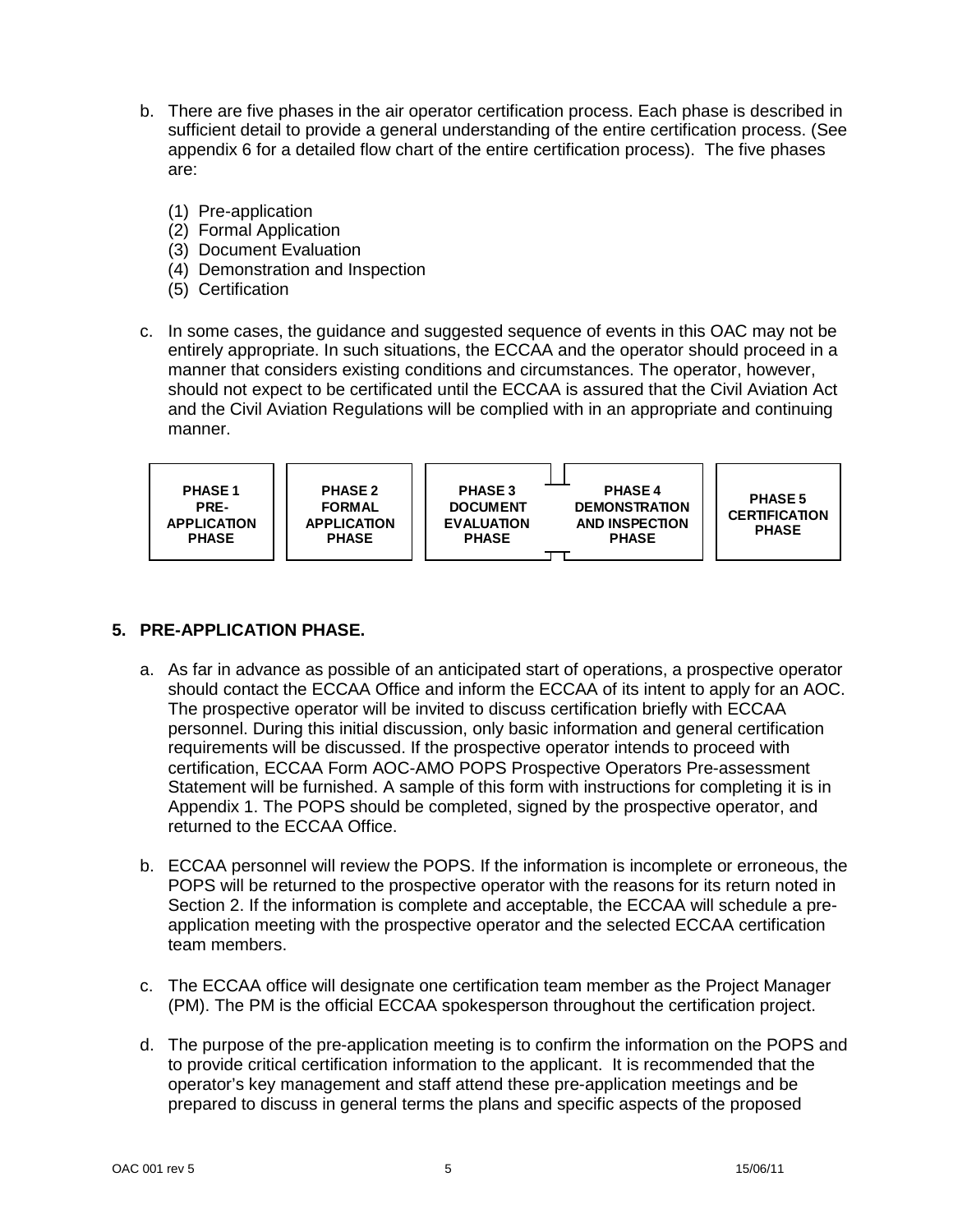operation. Many problems can be avoided by discussing all aspects of the proposed operation and the specific requirements, which must be met to be certificated as an air operator. Besides verifying the POPS information at the meeting, the ECCAA team should:

- **1. ensure the applicant is aware of what is expected and all applicable CARS.**
- **2. provide an overview of the certification process and the formal application.**
- **3. answer any applicant questions.**
- **4. evaluate the results of the meeting and take appropriate action.**
- **5. Provide the applicant with an Application Information Package.**
- e. It is important to establish good working relationships and clear understandings between the ECCAA and the operator's representatives. The ECCAA recognises that a wide range of capabilities and expertise exists among operators. This background experience will be considered by the ECCAA and adjusted to during these initial meetings.
- f. To help promote understanding throughout the certification process, an application information package will be provided during the pre-application meeting. The application information package includes the following:
	- (1) The certification job aids or guidance material that will be used by ECCAA inspectors during the certification project.
	- (2) A schedule of events which must be completed and submitted with the formal application.
	- (3) An standard set of Specific Operating Provisions (SOPs).
	- (4) Other publications or documents that it is considered will be useful to the applicant.
- g. CAR 9.1.1.5 (a) and (b) specifies that an application for an AOC shall be made in a form and manner acceptable to the Authority; and, containing any information the Authority requires the applicant to submit. It is important to understand the minimum documentation necessary to be considered acceptable for a formal application. Formal application must be made on either a form provided by the Authority or by letter [see Appendix 2.] requesting certification as an air operator. The accountable manager must sign the form or letter. If a letter is submitted, it should include a statement that the letter serves as formal application for an Air Operator Certificate. It should also contain the full and official name of the applicant. The letter shall contain the physical location address of the applicant's intended primary operating location. The applicant's mailing address shall be included in the formal application letter if different than its letterhead. Additionally, the letter will confirm the identity of key management personnel such as the General Manager, Director of Operations, Chief Pilot, Director of Safety, Director of Maintenance, Quality Manager, as applicable. Certain documents must be submitted with the formal application. These documents (attachments) are briefly described in paragraphs 5h through 5q and will be discussed in detail during the pre-application meeting.
- h. Draft Specific Operating Provisions Attachment. This attachment describes the applicant's intended authorisations, limitations, provisions, and privileges specific to the operator's operations.
- i. Air Operator Certification Job Aid and Schedule of Events Attachment. The schedule of events [see Appendix 3] is a key document that lists items, activities, programs, and aircraft and/or facility acquisitions that must be accomplished or made ready for the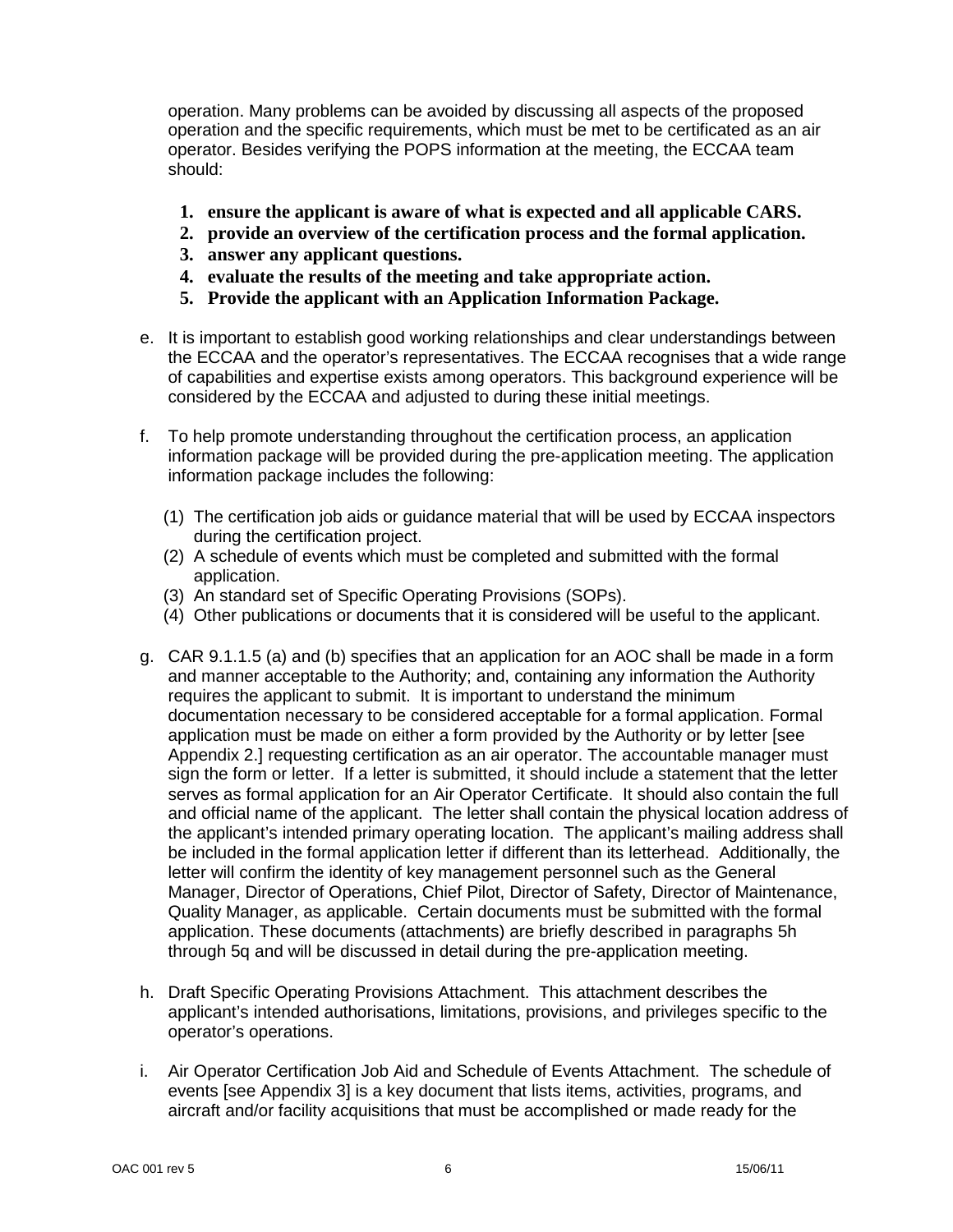ECCAA's inspection before certification. It should include dates when the crewmembers will start company indoctrination procedures. In addition, the schedule of events should include dates when maintenance personnel training will start; when maintenance facilities will be ready for the ECCAA's inspection; when each of the required manuals will be available for evaluation; when aircraft will be ready for inspection; when terminal facilities will be ready for inspection; when emergency evacuation demonstrations; ditching demonstrations, and demonstration flights are planned to be performed, and the date of the proposed assessment of Chief Training and Checking Officer and other approved persons. These estimated dates must be logical in terms of sequence. For example, the estimated date for crewmember basic company procedures indoctrination ground training to begin should be after the date that sections of the company manuals pertinent to crewmember performance will be completed and submitted. Reasonable time for the ECCAA to review, inspect and approve each item or event should also be provided when approval is require d before beginning a subsequent event or item. Failure to accomplish an item or event in a satisfactory manner or in accordance with the schedule of events could delay the certification. If at any time during the certification process the operator finds it necessary to revise the schedule of events, the PM should be notified as soon as practical.

- j. Company General Manuals Attachment. These manuals, which may be issued in separate parts for specific users, contain information about the operator's general policies, duties and responsibilities of personnel, operational control policy and procedures. These are commonly referred to as the Operations Manual and the Maintenance Control Manual. CARS require these manuals to include instructions and information necessary to permit flight, ground, and contract personnel to perform their duties and responsibilities with a high degree of safety. CAR Part 9, including the Implementing Standards (IS) prescribe the content of these manuals. The entire manual system, as required by sections 9.3 and 9.4 of the CARS, shall be completely developed at the time of formal application.
- k. Training and Checking Manuals. It is recognised that aircraft acquisition, facility arrangements, and certain training program elements may not be fully developed at the time of formal application. The company initial training curriculum portion of the Training Manual (completed to the extent possible) must be attached to the formal application letter or form. Initial training curricula must include at least the following curricula segments:
	- (1) Company Procedures Indoctrination Training (CARS 8.10.1.9 and 9.2.2.9)
	- (2) Initial Emergency Equipment Drills Training (CAR 8.10.1.13)
	- (3) Initial Aircraft Ground Training (CAR 8.10. 1.14)
	- (4) Initial Aircraft Flight Training (CAR 8.10. 1.15)
- l. Management Structure and Qualification Attachment.
	- (1) CARS establish basic management positions and the implementing standards establish minimum qualifications for air operators proposing to conduct scheduled or charter commercial air transportation operations. It may be possible to obtain a deviation from these required basic management positions and qualifications, depending on the complexity of the planned operation. Individuals assigned to the required management positions are expected to have a thorough knowledge of the operator's company manuals, operating provisions, the CARs and the planned operations relevant to the position. This attachment must contain resumes of the qualifications, licenses (including license numbers), ratings and aviation experience for each of the following positions, or their equivalent: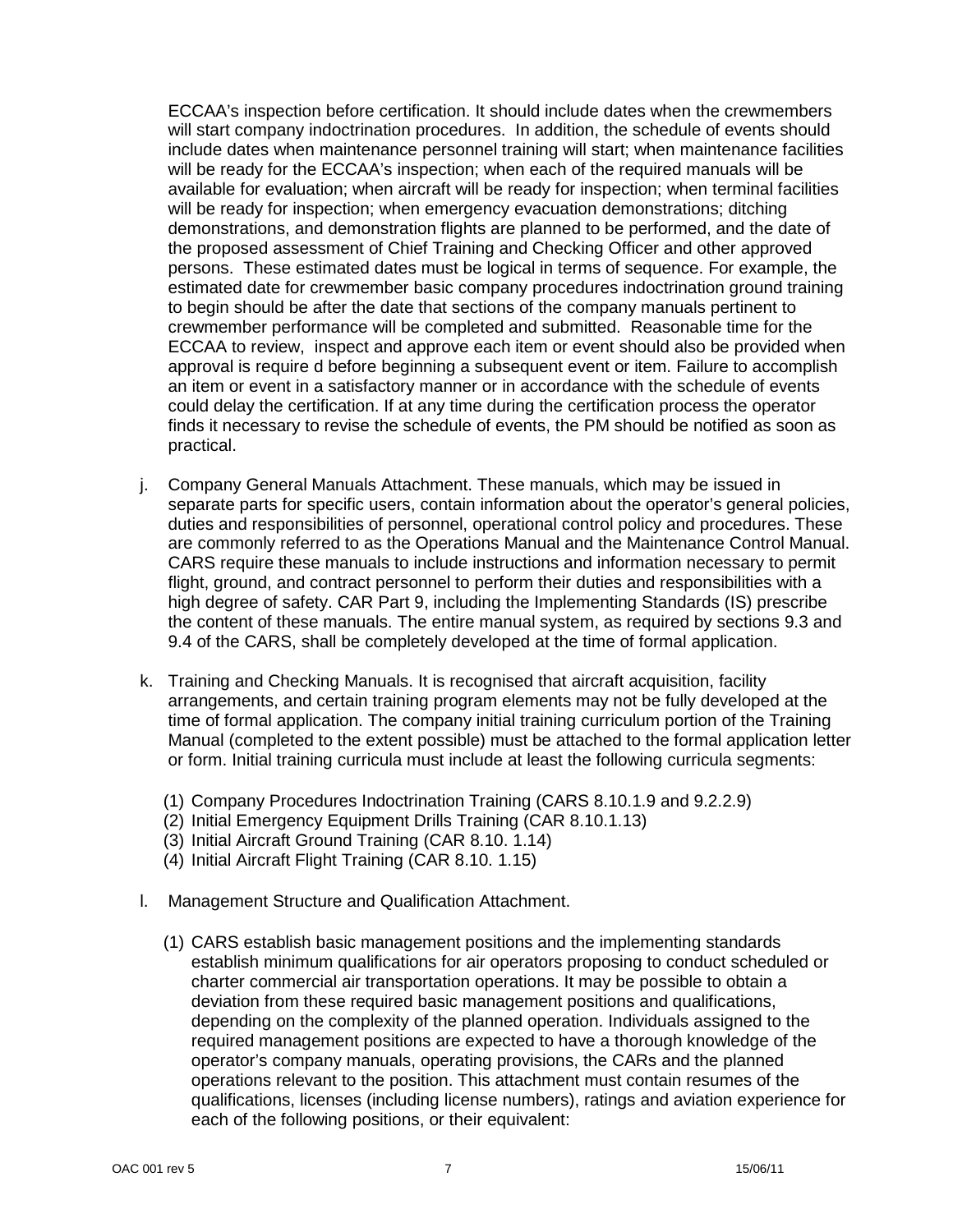- (i) Accountable Manager (Chief Executive Officer or General Manager)
- (ii) Director of Operations, or Senior Officer of Flying Operations
- (iii) Chief Pilot
- (iv) Director of Safety, or Chief Flight Safety and Accident Prevention
- (v) Quality Manager
- (vi) Director of Maintenance
- (2) If a deviation from the management requirements is anticipated, it should be noted in the formal application letter. The actual request for deviation, however, must be made in a separate petition, which presents specific justification. This request for a deviation should be made to the ECCAA as soon as practical to enable the individual who will hold the position to be involved early in the certification process.
- m. Documents of Purchase, Leases, Contracts, and/or Letters of Intent Attachments. These attachments should provide evidence that the operator is in the process of actively procuring aircraft, facilities, and services appropriate to the type of operation proposed. If formal contracts are not completed, letters or other documents showing preliminary agreements or intent will suffice until such date as determined by the Authority. Examples of the types of equipment, facilities, and services that should be addressed in these documents are as follows:
	- (i) Aircraft
	- (ii) Station facilities and services
	- (iii) Weather gathering facilities and services
	- (iv) Communications facilities and services
	- (v) Maintenance facilities and services
	- (vi) Maintenance contractual arrangements
	- (vii) Aeronautical charts and related publications
	- (viii) Aerodrome analysis and obstruction data
	- (ix) Contract training and training facilities
- n. Initial Statement of Compliance. This must be completed on STDFM 149 and / or STDFM 150 (as applicable). Both documents are available on our website.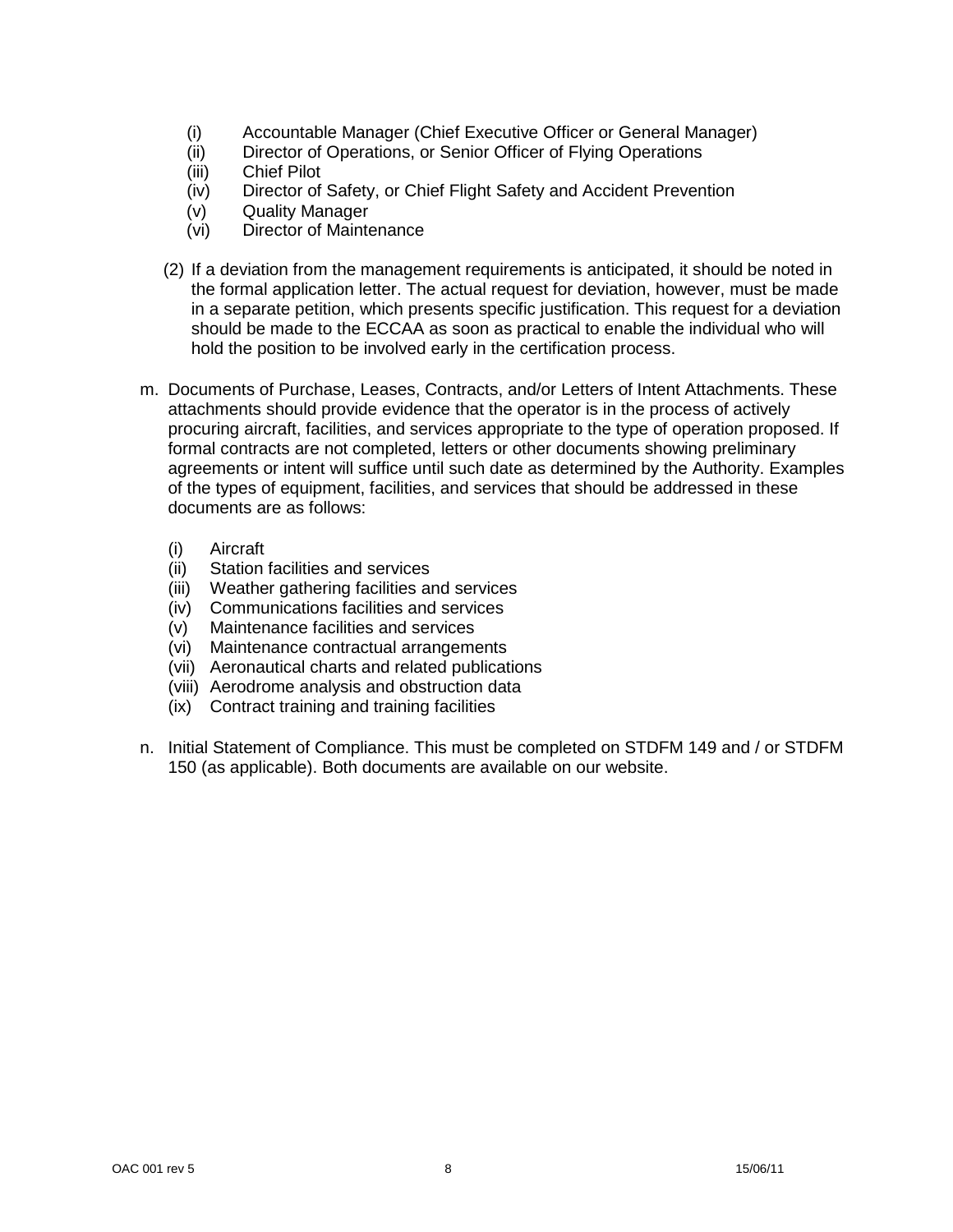- o. Financial Economic and Legal Matters Assessment. This attachment should consist of written evidence that the applicant has undergone, is undergoing, or is scheduled to undergo a financial, economic and legal matters assessment.
- p. List of Aircraft. This attachment should consist of a list of aircraft, (by make, model, and series) that the applicant intends to operate.
- q. List of Designated Destination and Alternate Aerodromes. This attachment is required if the applicant is applying for scheduled domestic or scheduled international operations.
- r. A thorough understanding of pertinent regulations and advisory materials is critical to the success of the entire certification process. The operator and key management personnel must understand which regulations apply to the intended operation. A sample list of CARs as they apply to various kinds and types of operations is in Appendix 4.
- s. During the pre-application phase and throughout the certification process, the operator will have to prepare documents and manuals for the ECCAA's evaluation and approval or acceptance. The operator is encouraged to informally co-ordinate drafts of these documents with the Certification Program Manager (CPM) and other inspectors assigned to the certification project. Time spent on informal co-ordination can significantly reduce the workload for the operator and the inspectors once the formal application is submitted. The inspectors will give advice and guidance; however, the actual development of acceptable documents and manuals is always the responsibility of the operator.

# **6. FORMAL APPLICATION PHASE.**

- a. It is recommended that the formal application is submitted at least 90 days before revenue operations are expected to begin, although the application should be submitted to the ECCAA Authority as far in advance of the proposed start-up date as possible.
- b. The ECCAA will review the application to determine that it contains the required information and attachments. If there are omissions or errors, the formal application and all attachments may be returned with a letter outlining the reasons for its return. If the operator has a good understanding of the requirements, the formal application should be of sufficient quality to allow any omission, deficiency, or open question to be resolved during the formal application meeting.
- c. The operator's key management personnel should attend the formal application meeting. The purpose of the meeting is to discuss the formal application and resolve omissions, deficiencies, or answer questions from either party. For example, this meeting may be used to resolve questions concerning the applicant's package or scheduling date conflicts, or to ensure the applicant understands the certification process. This meeting should also be used to reinforce open communication and working relationships.
- d. If the formal application meeting is successful, the operator is provided with a letter acknowledging receipt and acceptance of the package. The ECCAA's acceptance of a formal application does not constitute approval or acceptance of individual attachments. These documents will be evaluated thoroughly during subsequent phases of the certification process. If, the formal application is not accepted, it may be returned with a written explanation of the reasons for its return.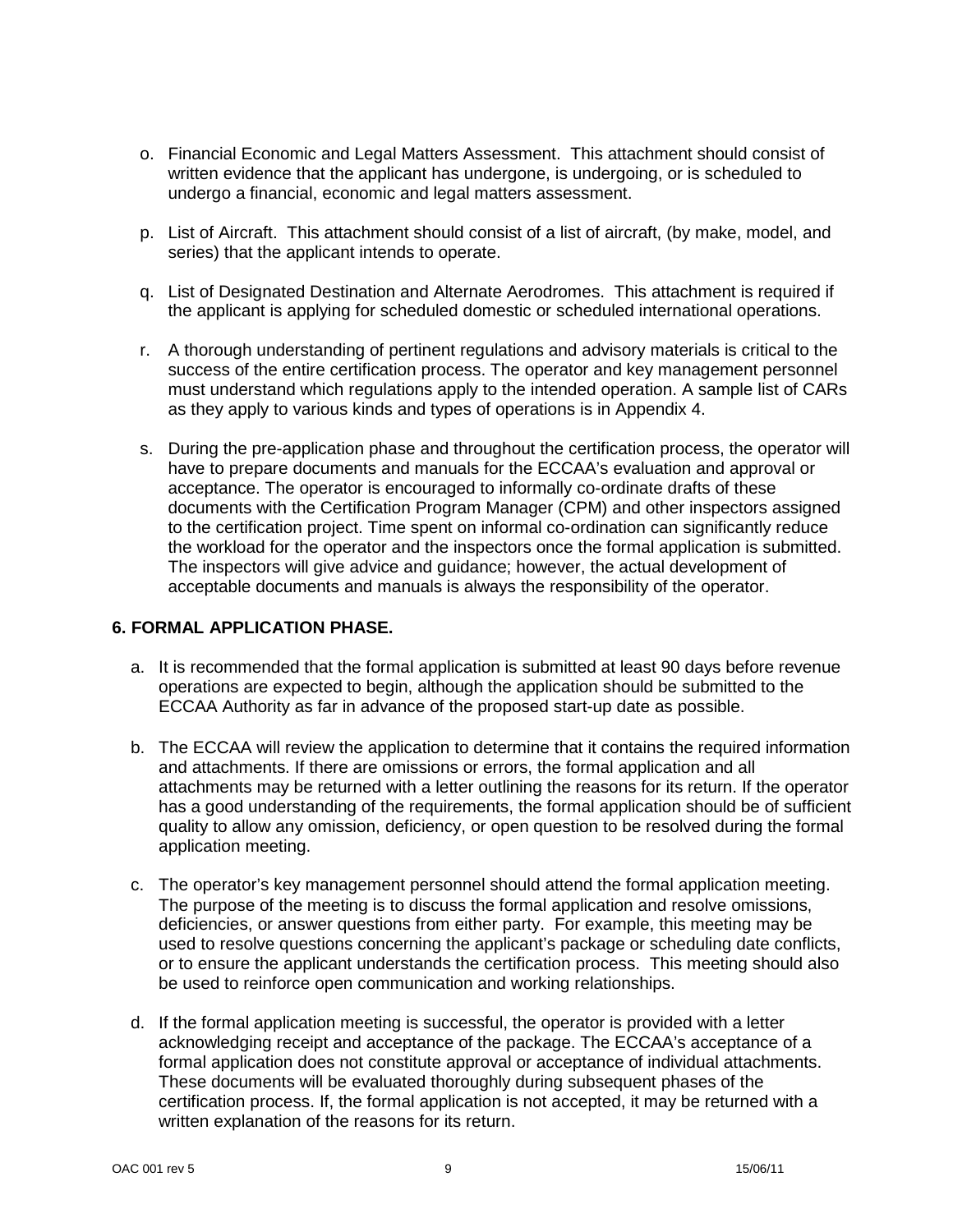e. Certification processes that remain dormant in excess of one (1) year constitute a recertification of that process.

#### **7. DOCUMENT EVALUATION PHASE**.

- a. After the formal application has been accepted, inspectors will begin a thorough evaluation of all the manuals and documents that are required by regulation to be submitted to the ECCAA. The ECCAA Authority will endeavour to complete these evaluations in accordance with the operator's schedule of events. If a manual or document is incomplete or deficient, or if non-compliance with the regulations or safe operating practices is detected, the applicant will be advised in writing and the manual or document may be returned for corrective action. If the manuals and documents are satisfactory, they will be approved or accepted, as required by CARS. Approvals may be indicated by letter as appropriate, or by approval of Specific Operating Provisions (SOPs). Acceptance of information that does not require formal approval will be indicated by letter or by the lack of the ECCAA's objection to the information.
- b. The complexity of the information which must be addressed in the operator's manuals and other documents depends on the complexity of the planned operation. The following list provides examples of information that must be provided by the operator and evaluated by the ECCAA during this phase:
	- (1) Management personnel resumes outlining proposed management qualifications and civil aviation compliance histories.
	- (2) Operations Manual (may be in one or more parts).
	- (3) Maintenance Control Manual (may be in one or more parts). Includes the Approved Maintenance Organisations (AMO) Maintenance Procedures Manual (MPM).
	- (4) Aircraft maintenance programs and supporting manuals such as Maintenance Review Board (MRB) and Corrosion Prevention Control Program (CPCP).
	- (5) Mass and balance procedures/program.
	- (6) Training Program Manual.
	- (7) Approved Aircraft Flight Manual.
	- (8) Aircraft Operations Manual.
	- (9) Minimum Equipment List (MEL) and MEL Management Program
	- (10) Configuration Deviation List (CDL).
	- (11) Cockpit checklist.
	- (12) Passenger briefing cards.
	- (13) Noise and emission plan (if applicable).
	- (14) Airport Runway Analysis
	- (15) Deviation requests.
	- (16) Dangerous Goods.
	- (17) Cabin Attendant Manual.
	- (18) Dispatch/flight following/flight locating procedures.
	- (19) Draft Specific Operating Provisions (operations and airworthiness).
	- (20) Maintenance Reliability Program (optional).
	- (21) Plan for Demonstration Flights.
	- (22) Emergency evacuation demonstration plan.
	- (23) Ditching demonstration plan.
	- (24) Fully completed Statement of Compliance.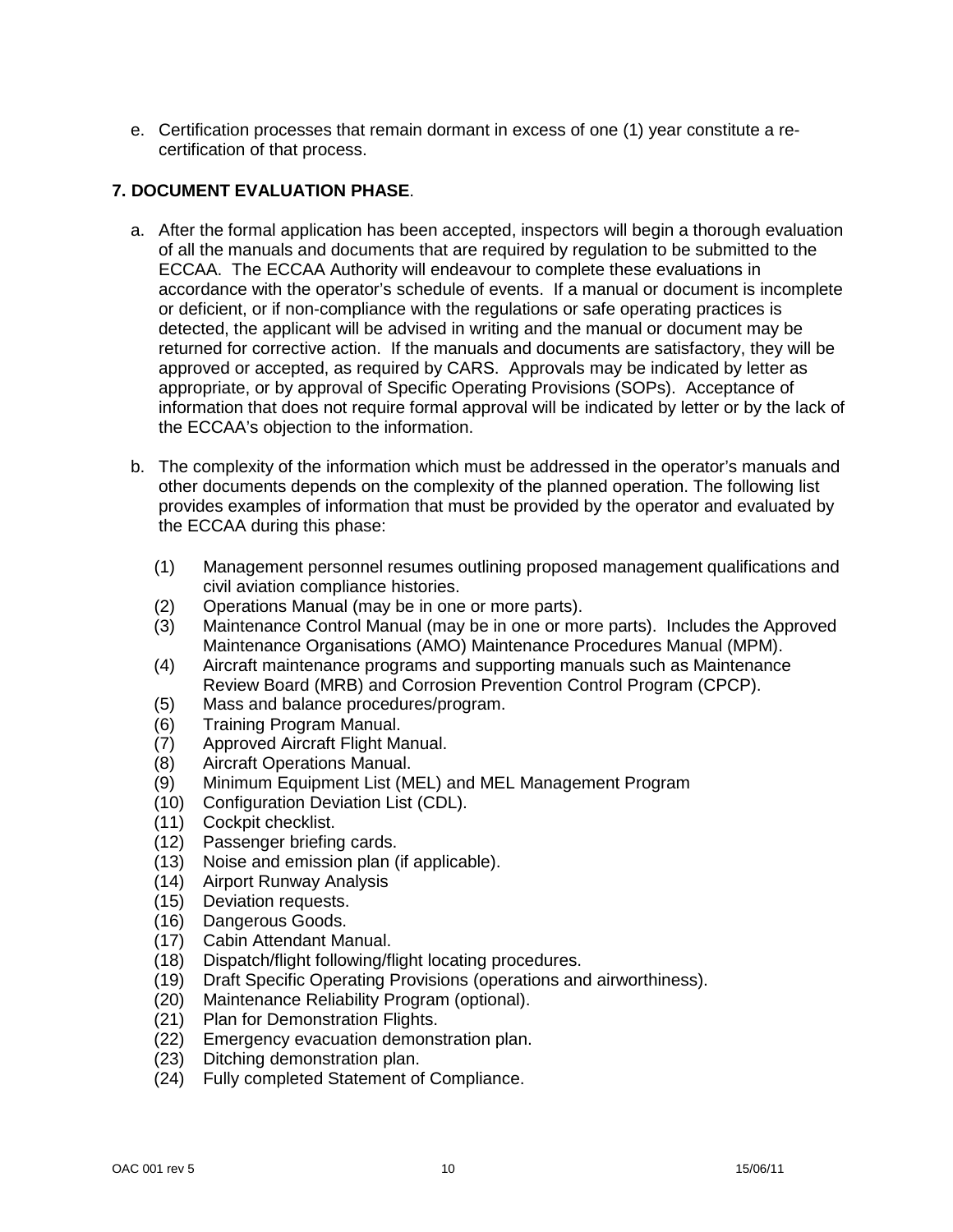c. The fully completed Statement of Compliance is the final evolution of the Initial Statement of Compliance that was submitted with the formal application. The fully completed Statement of Compliance ensures each applicable regulatory requirement has been adequately addressed in the appropriate manuals, programs and/or procedures.

# **8. DEMONSTRATION AND INSPECTION PHASE.**

- a. CARS require an operator to demonstrate its ability to comply with regulations and safe operating practices before beginning actual revenue operations. These demonstrations include actual performance of activities and/or operations while being observed by ECCAA inspectors. This includes on-site evaluations of aircraft maintenance equipment and support facilities. During these demonstrations and inspections, the ECCAA evaluates the effectiveness of the policies, methods, procedures and instructions as described in the operator's manuals and other documents. Emphasis is placed on the operator's management effectiveness during this phase. Deficiencies will be brought to the attention of the operator and corrective action must be taken before a certificate is issued.
- b. Although the document evaluation and the demonstration and inspection phases have been discussed separately in this OAC, these phases overlap, or are accomplished simultaneously in actual practice. The following list provides examples of the types of items, equipment, facilities, and activities evaluated during the demonstration and inspection phase.
	- (1) Conduct of training programs (classroom, simulators, aircraft, flight and ground personnel training).
	- (2) Crewmember and Flight Operations Officer testing and certification.
	- (3) Station facilities (equipment, procedures, personnel, fuelling/Defuelling, de-icing, technical data).
	- (4) Recordkeeping procedures (documentation of training, flight and duty times, flight papers).
	- (5) Flight control (Flight Supervision and Monitoring system or Flight Following system)
	- (6) Maintenance and inspection programs (procedures, record keeping).
	- (7) Aircraft (conformity inspection, aircraft maintenance records, etc.).
	- (8) MELs and CDLs (compliance with operating and maintenance procedures, etc., if applicable).
	- (9) Mass and balance program (procedures, accuracy, and document control).
	- (10) Passenger emergency evacuation demonstration (aborted takeoff demonstration and ditching demonstration).
	- (11) Demonstration Flights. Includes full-scale simulation of revenue operations to demonstrate the ability to operate independently, safely, and in compliance with all applicable CARS.
- c. The Demonstration and Inspection Phase outline under paragraph 8a. through 8b. is only applicable to the certification of an air operator.

# **NOTE:**

An applicant for an air operator certificate (AOC) may concurrently seek ECCAA approval of its maintenance organisation. The applicant needs to co-ordinate the progress of both certification projects. Both certification projects must be in the Demonstration and Inspection Phase at the same time. This is because the Demonstration Flights cited under CAR 9.2.3.6 (a), require the applicant to demonstrate to the ECCAA all proposed flight and ground operations. The applicant therefore will also be expected to demonstrate use of its Approved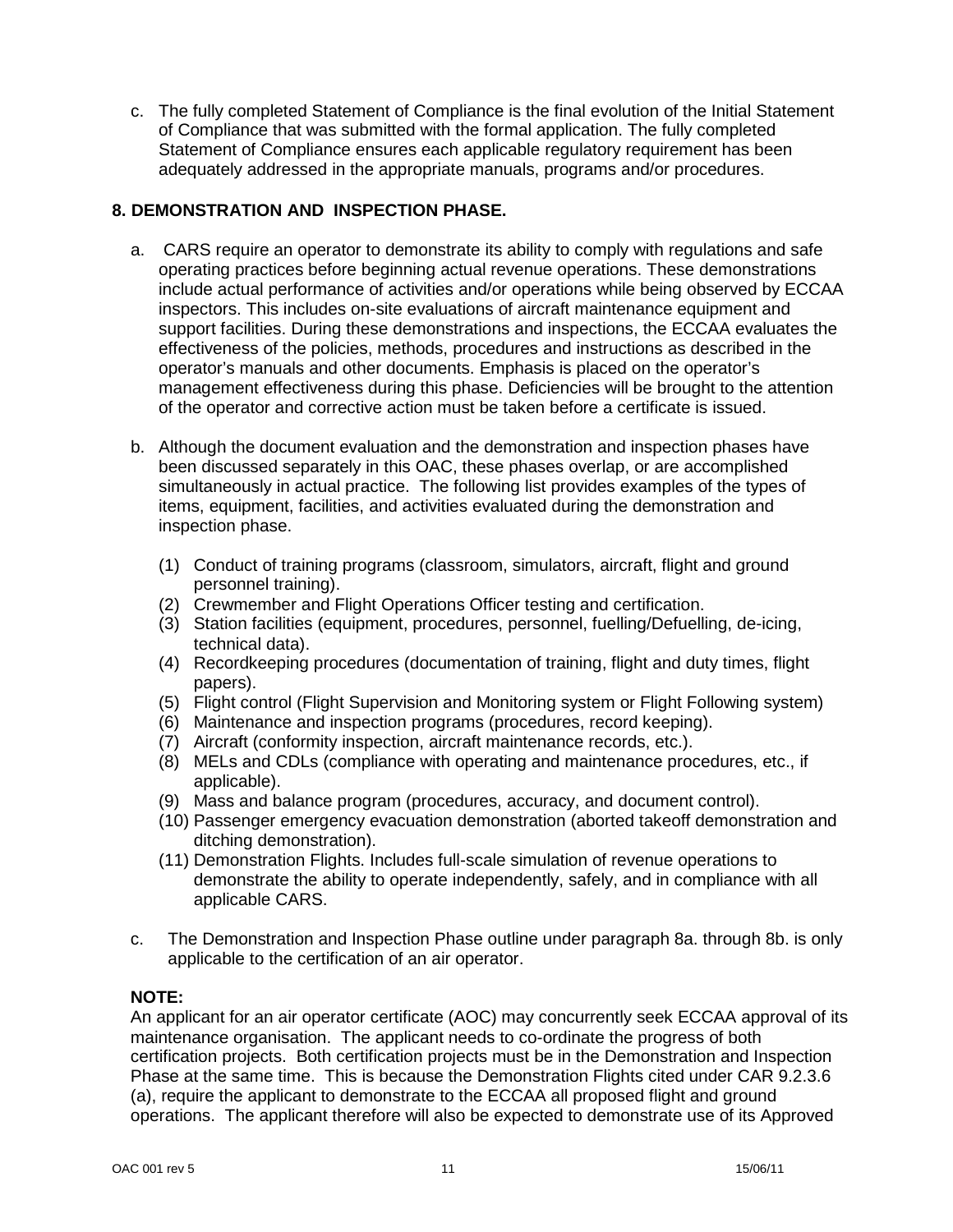Maintenance Organisation to ensure that procedures in the Maintenance Control Manual (MCM) and Maintenance Procedures Manual (MPM) are in agreement.

# **9. CERTIFICATION PHASE.**

- a. After the document compliance and the demonstration and inspection phases have been completed satisfactorily, the ECCAA will prepare an Air Operator Certificate and approve the SOPs. The SOPs contain authorisations, limitations and provisions specific to an operator's operation. The operator must acknowledge receipt of these documents.
- b. The certificate holder is responsible for continued compliance with CARS and the authorisations, limitations and provisions of its certificate and SOPs. As a certificate holder's operation changes, the SOPs will be amended accordingly. The process for amending SOPs is similar to the certification process. In some cases it may be a less complex procedure depending on the subject of the amendment. The ECCAA is responsible for conducting periodic inspections of the certificate holder's operation to ensure continued compliance with the CARS and safe operating practices.

# **10. EXPLANATION OF APPENDICES IN THIS ADVISORY CIRCULAR.**

- a. Appendix 1 provides instructions on how ECCAA Form AOC-AMO POPS: Prospective Operator's Pre-Assessment Statement should be completed. Section 1, items 1 through 10, should be completed and signed by the applicant and returned to the appropriate ECCAA office. Section 2 is reserved for ECCAA use.
- b. Appendix 2 provides a sample formal application letter.
- c. Appendix 3 provides a certification job aid and schedule of events.
- d. Appendix 4 provides a list of applicable model regulations.
- e. Appendix 5 provides definitions of terms as they are used in the certification process.
- f. Appendix 6 provides a detailed flow chart of the entire certification process.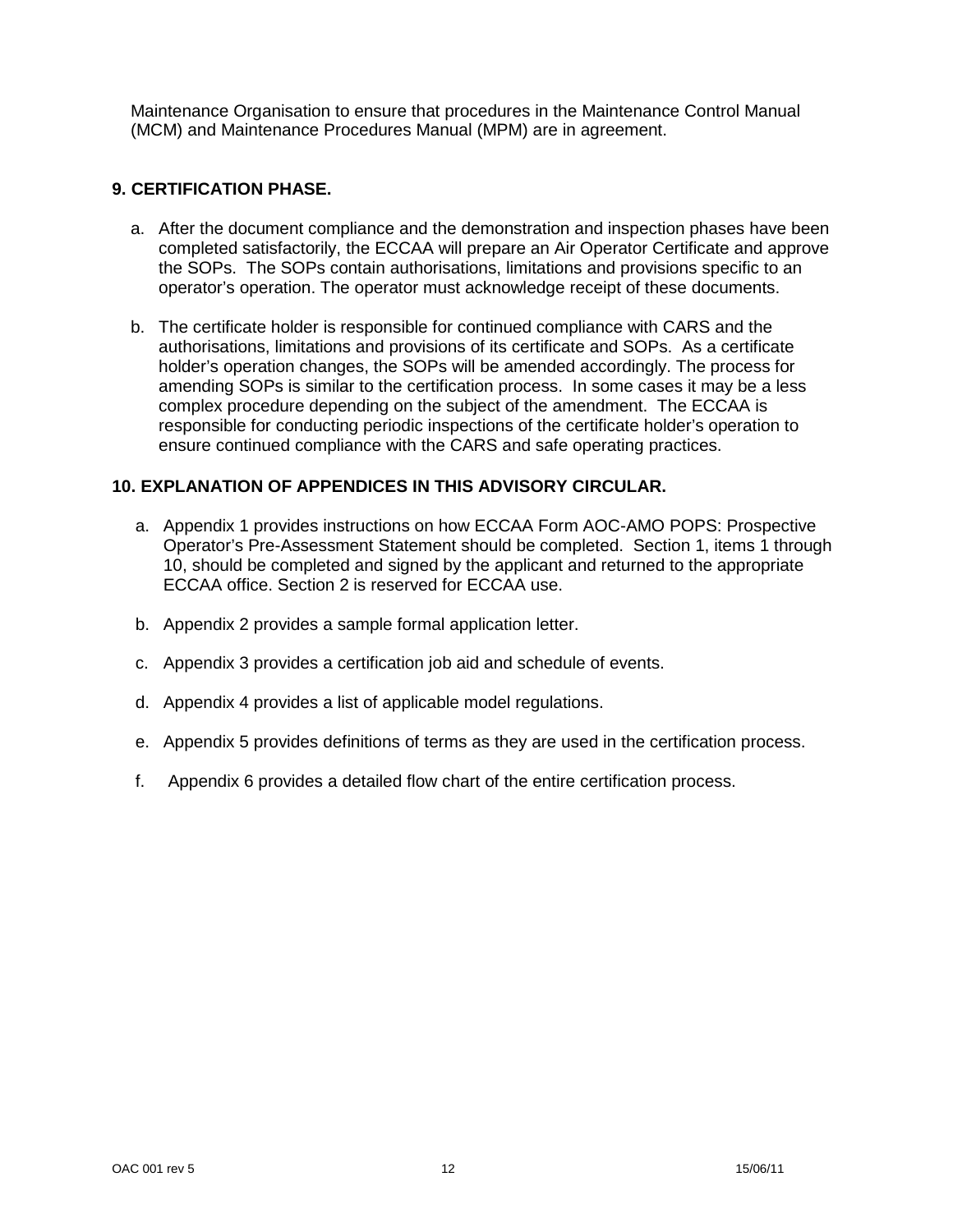# **INTENTIONALLY BLANK**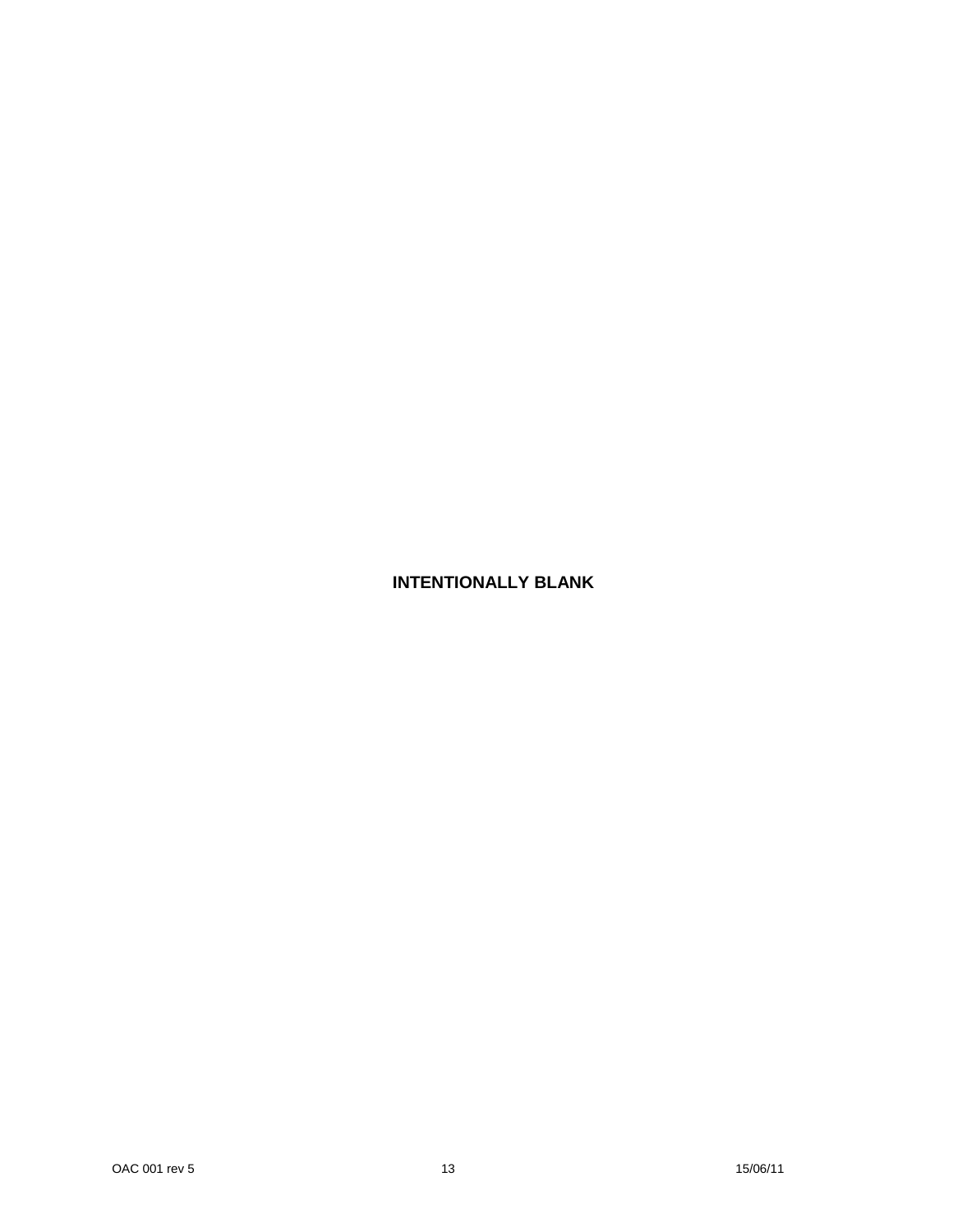# **Appendix 1, Instructions for completing form AOC-AMO POPS**

**SECTION 1A.** All applicants shall complete this section.

- 1. Enter the company's official name and mailing address. Include any other business name if different from the company name).
- 2. This address shall be the physical location where primary operating activities are based. It is where the offices of management required by regulation are located. If the address is the same as item 1, enter "same." Include secondary business addresses of operation and identify the type of operation conducted.
- 3. Enter the estimated date when operations or services will begin.
	- Should not be less than 90 days.
- 4. Enter the names, titles, and telephone numbers of required management and key staff personnel. This shall include the Accountable manager, base maintenance manager, line maintenance manager, workshop manager and quality manager (CAR 6.4.1.1).

**SECTION 1B.** All applicants shall complete this section, as appropriate.

- 5. Indicate if the air operator intends to perform maintenance as an Approved Maintenance Organisation (AMO) or intends to contract out all or part of its maintenance.
- 6. The proposed type of operation shall be indicated. Check as many boxes as apply.
- 7. The proposed type of maintenance organisation and ratings shall be indicated. Check as many boxes as apply.

**SECTION 1C.** Air Operators shall complete Blocks 8, 9.

8. Aircraft Data is to be provided here. Indicate number and types of aircraft by make, model, series, and number of passenger seats or cargo payload capacity. For foreign registered aircraft, provide a copy of the lease agreement.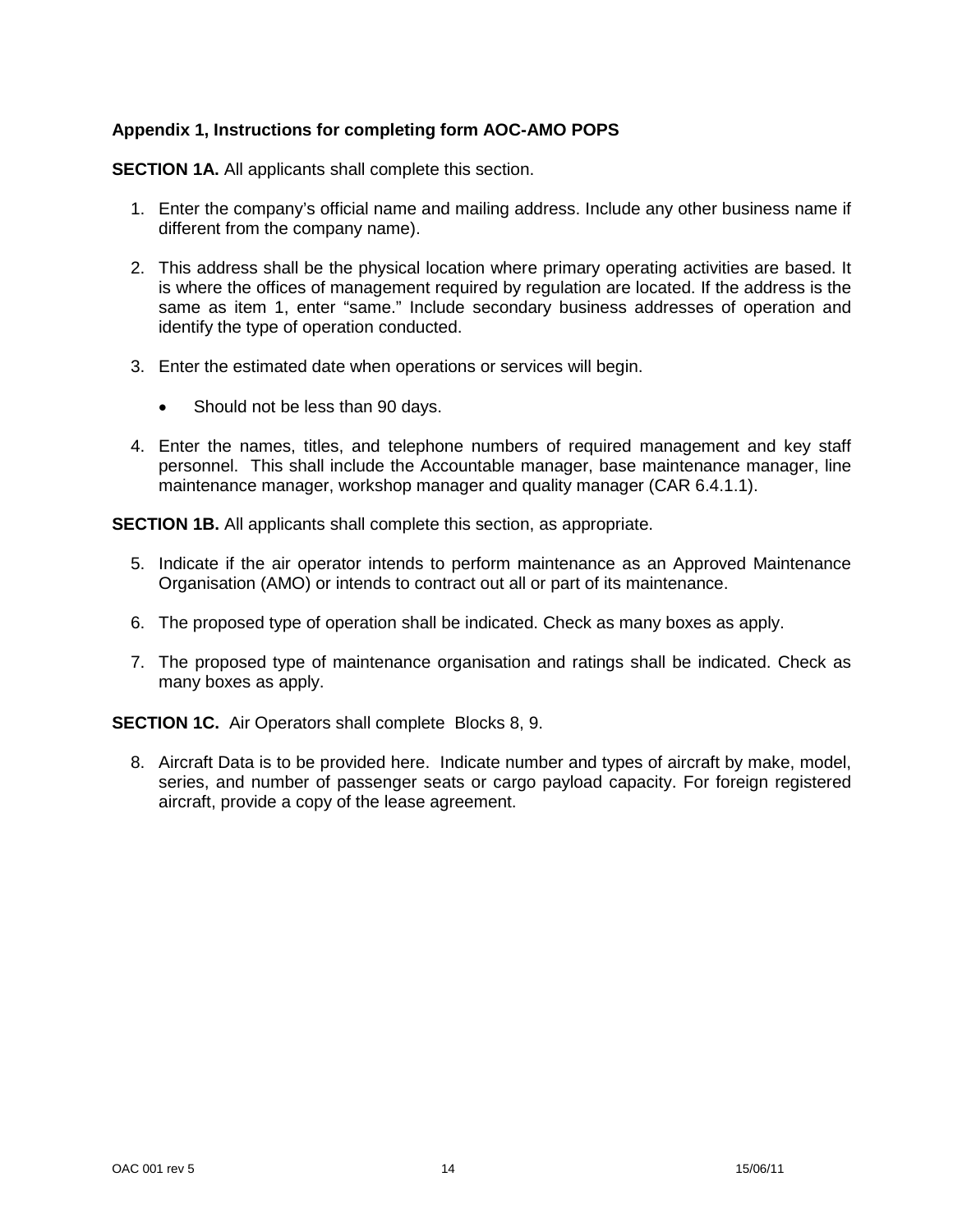# Appendix 1, Page 2 of 4

9. Indicate geographic areas of intended operation and proposed route structure.

**SECTION 1D.** All applicants shall complete this section.

- 10. Show any information that would assist ECCAA personnel in understanding the type and scope of operation or services to be performed by the applicant. If an air operator intends to arrange for maintenance and inspections of its aircraft and/or associated equipment identify the approved maintenance organisation selected and a list of the maintenance or inspections it proposes to perform. Also provide all written contracts with this form, if applicable.
- 11. Identify the type of aircraft and/or simulators.

For AOC's identify the type of aircraft and/or simulators intended to be used. For AMO's, identify the type of aircraft by make and model. In addition identify the type of training that the Quality Assurance staff, certifying staff and maintenance personnel will receive based on the ratings requested.

12. The Prospective Operator Pre-assessment Statement (POPS) denotes an intent to seek ECCAA certification as an air operator or approved maintenance organisation. It must be signed as follows:

Type of Organisation **Authorised Signature** Authorised Signature

------------------------- ------------------------- Individual Owner Partnership **At least one partner** At least one partner Company, corporation, association, etc. At least one authorised officer

---------------------------------------------------------------------------------------------------------------------

The Accountable Manager must sign the POPS Form. If the POPS Form is signed by another individual which is not the Accountable Manager the accountable manager must submit with the POPS Form a letter addressing his/her authority to do so.

**SECTIONS 2.** For ECCAA Use.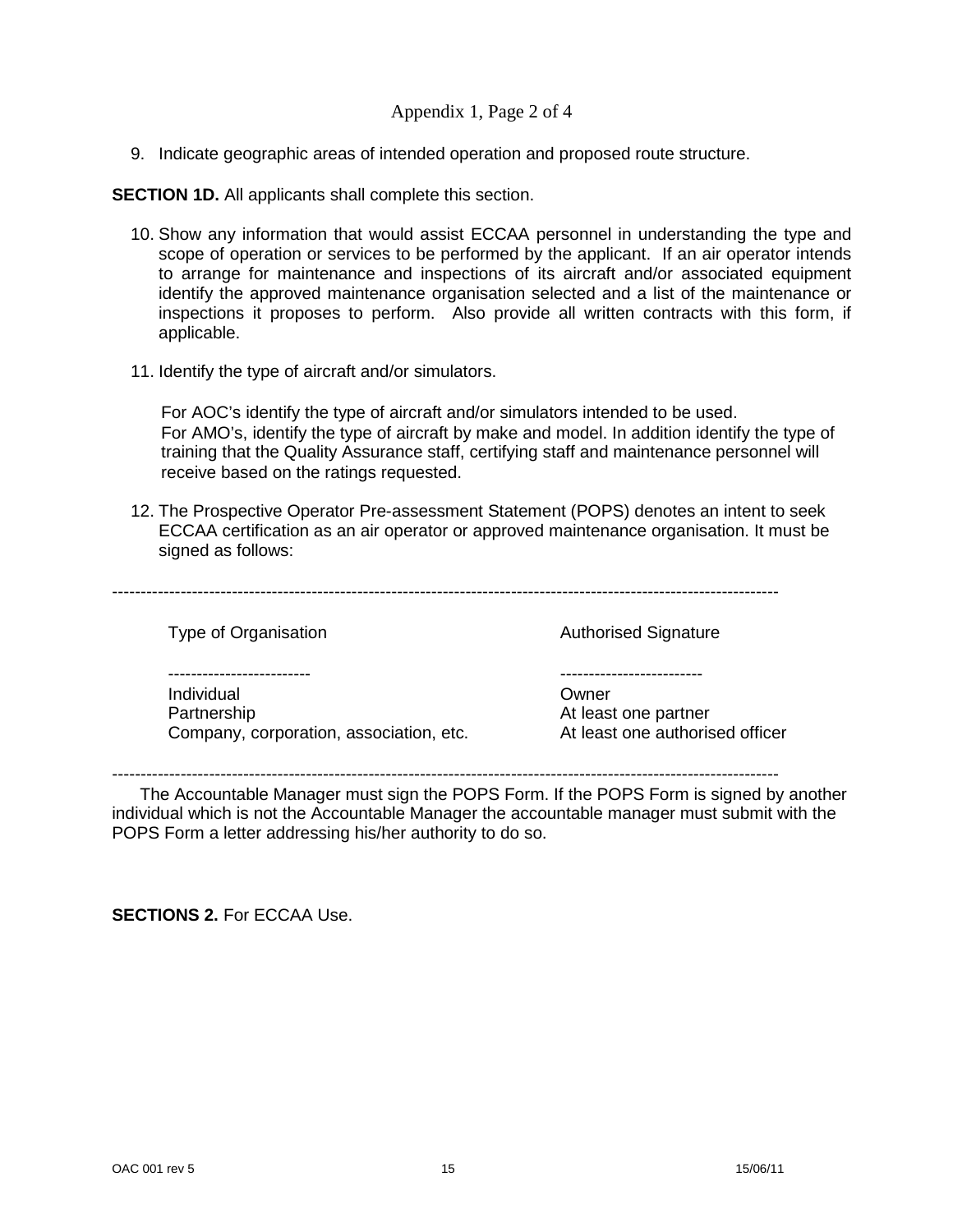# Appendix 1, Page 3 of 4

Instructions For Completing ECCAA AOC/AMO POPS – Prospective Operator's Pre-Assessment

Statement (POPS). To Be Completed By A Prospective Air Operator or Approved Maintenance

Organisation.

|                                                                                                                                                                         | <b>Prospective Operator's Pre-assessment Statement (POPS)</b><br>(To be completed by Air Operator or Approved Maintenance Organisation) |                                                 |                                                                                                                                                                          |                                                                                                                                                                                                 |  |  |  |
|-------------------------------------------------------------------------------------------------------------------------------------------------------------------------|-----------------------------------------------------------------------------------------------------------------------------------------|-------------------------------------------------|--------------------------------------------------------------------------------------------------------------------------------------------------------------------------|-------------------------------------------------------------------------------------------------------------------------------------------------------------------------------------------------|--|--|--|
|                                                                                                                                                                         |                                                                                                                                         |                                                 |                                                                                                                                                                          |                                                                                                                                                                                                 |  |  |  |
| Section 1A. To be completed by all applicants                                                                                                                           |                                                                                                                                         |                                                 |                                                                                                                                                                          |                                                                                                                                                                                                 |  |  |  |
| Name and mailing address of company (include<br>1.<br>business name if different from company name)                                                                     |                                                                                                                                         |                                                 | Address of the principal (main) base where<br>2.<br>operations will be conducted, include address of<br>line stations, if appropriate (do not use a post<br>office box). |                                                                                                                                                                                                 |  |  |  |
| 3. Proposed Start-up Date:                                                                                                                                              |                                                                                                                                         |                                                 |                                                                                                                                                                          |                                                                                                                                                                                                 |  |  |  |
| 4. Management and Key Staff Personnel                                                                                                                                   |                                                                                                                                         |                                                 |                                                                                                                                                                          |                                                                                                                                                                                                 |  |  |  |
| Name (Surname)<br>(First Name/s)                                                                                                                                        | Title                                                                                                                                   |                                                 |                                                                                                                                                                          | Telephone & address if different from<br>company (Include country code)                                                                                                                         |  |  |  |
|                                                                                                                                                                         |                                                                                                                                         |                                                 |                                                                                                                                                                          |                                                                                                                                                                                                 |  |  |  |
| Section 1B. To be completed by Air Operator and/or Approved Maintenance Organisation                                                                                    |                                                                                                                                         |                                                 |                                                                                                                                                                          |                                                                                                                                                                                                 |  |  |  |
| 5.<br>be performed by others (Complete Blocks $6 \& 10$ )<br>Approved Maintenance Organisation (Complete Block 7)                                                       |                                                                                                                                         |                                                 |                                                                                                                                                                          | Air Operator intends to perform its maintenance as an AMO (Complete Block $6 \& 7$ )<br>Air Operator intends to arrange for maintenance and inspections of aircraft and associated equipment to |  |  |  |
| Proposed type of operation (Check as<br>6.<br>many as applicable)                                                                                                       |                                                                                                                                         |                                                 |                                                                                                                                                                          | 7. Proposed type of Approved Maintenance Organisation Rating(s)                                                                                                                                 |  |  |  |
| Air Operator Certificate - Part 8/9<br>Passengers and Cargo<br>Cargo Only<br><b>Scheduled Operations</b><br><b>Charter Flight Operations</b>                            |                                                                                                                                         | Airframe<br>Powerplant<br>Propeller<br>Avionics |                                                                                                                                                                          | Approved Maintenance Organisation<br>Part 6<br>Computers<br>Instrument<br>Accessory<br>Specialised Service                                                                                      |  |  |  |
| Section 1C.                                                                                                                                                             |                                                                                                                                         | Blocks 8 and 9 to be completed by Air Operator. |                                                                                                                                                                          |                                                                                                                                                                                                 |  |  |  |
| Aircraft Data (For foreign registered aircraft, please<br>9.<br>provide a copy of the lease agreement)<br>Numbers and types of aircraft<br>(By make, model, and series) | cargo payload capacity                                                                                                                  | Number of passengers seats or                   |                                                                                                                                                                          | 10. Geographic areas of intended operations and<br>proposed route structure                                                                                                                     |  |  |  |

AOC/AMO POPS *Attach additional sheets if necessary*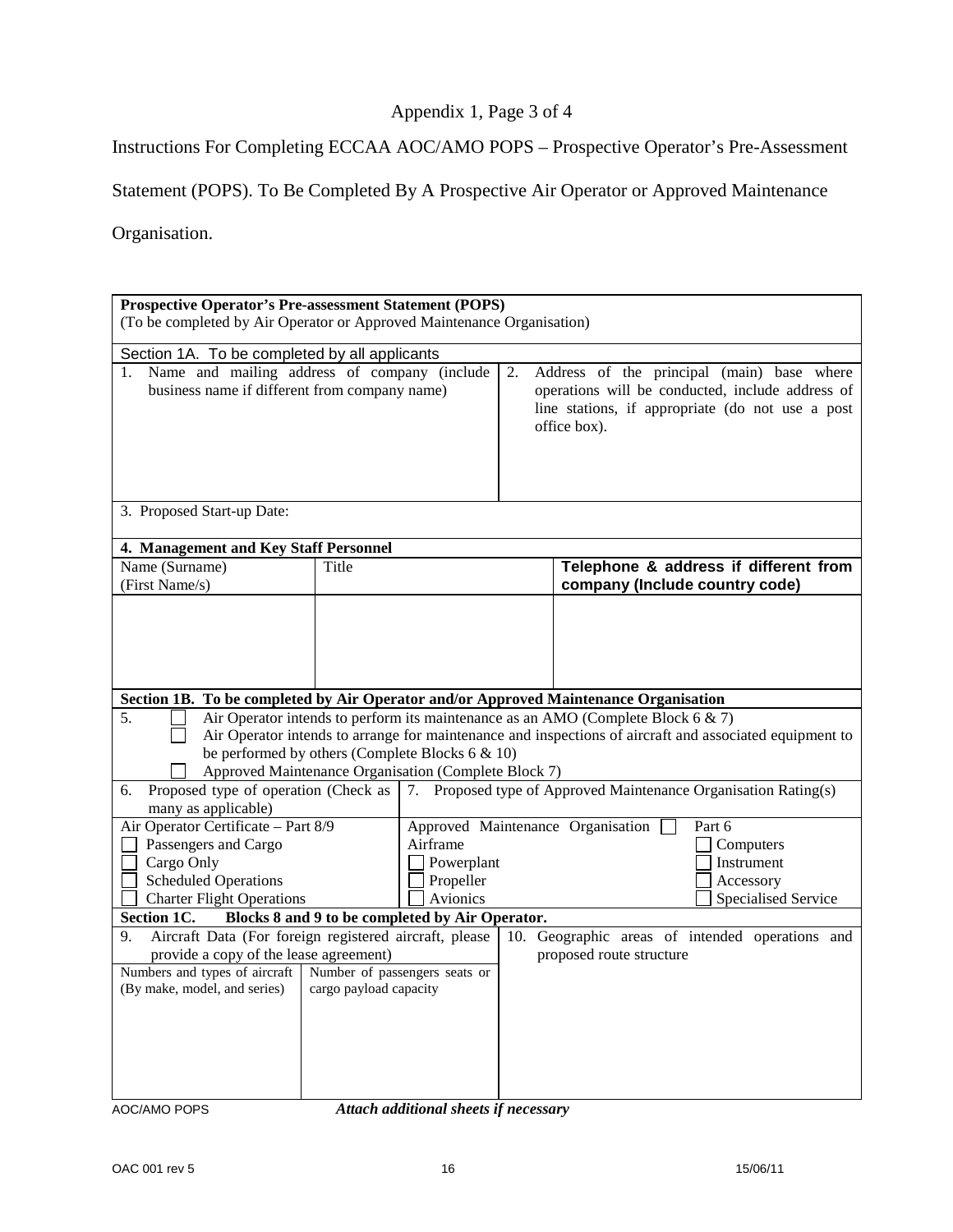| Section 1D. To be completed by all applicants                                                                                                     |  |                       |  |                                       |  |  |
|---------------------------------------------------------------------------------------------------------------------------------------------------|--|-----------------------|--|---------------------------------------|--|--|
| 11. Additional information that provides a better understanding of the proposed operation or business<br>(Attach additional sheets, if necessary) |  |                       |  |                                       |  |  |
|                                                                                                                                                   |  |                       |  |                                       |  |  |
|                                                                                                                                                   |  |                       |  |                                       |  |  |
|                                                                                                                                                   |  |                       |  |                                       |  |  |
|                                                                                                                                                   |  |                       |  |                                       |  |  |
|                                                                                                                                                   |  |                       |  |                                       |  |  |
|                                                                                                                                                   |  |                       |  |                                       |  |  |
|                                                                                                                                                   |  |                       |  |                                       |  |  |
|                                                                                                                                                   |  |                       |  |                                       |  |  |
|                                                                                                                                                   |  |                       |  |                                       |  |  |
|                                                                                                                                                   |  |                       |  |                                       |  |  |
|                                                                                                                                                   |  |                       |  |                                       |  |  |
|                                                                                                                                                   |  |                       |  |                                       |  |  |
|                                                                                                                                                   |  |                       |  |                                       |  |  |
| 12. Proposed Training (Aircraft and/or Simulator)                                                                                                 |  |                       |  |                                       |  |  |
|                                                                                                                                                   |  |                       |  |                                       |  |  |
|                                                                                                                                                   |  |                       |  |                                       |  |  |
|                                                                                                                                                   |  |                       |  |                                       |  |  |
|                                                                                                                                                   |  |                       |  |                                       |  |  |
|                                                                                                                                                   |  |                       |  |                                       |  |  |
|                                                                                                                                                   |  |                       |  |                                       |  |  |
|                                                                                                                                                   |  |                       |  |                                       |  |  |
|                                                                                                                                                   |  |                       |  |                                       |  |  |
|                                                                                                                                                   |  |                       |  |                                       |  |  |
|                                                                                                                                                   |  |                       |  |                                       |  |  |
|                                                                                                                                                   |  |                       |  |                                       |  |  |
|                                                                                                                                                   |  |                       |  |                                       |  |  |
| 13. The statement and information contained on this form denotes an intent to apply for an ECCAA certificate.                                     |  |                       |  |                                       |  |  |
| Type of Organisation:                                                                                                                             |  |                       |  |                                       |  |  |
| Signature                                                                                                                                         |  | Date (day/month/year) |  | Name and Title                        |  |  |
|                                                                                                                                                   |  |                       |  |                                       |  |  |
| Section 2. To be completed by the Office of the Director General of the ECCAA                                                                     |  |                       |  |                                       |  |  |
| Received by:                                                                                                                                      |  |                       |  |                                       |  |  |
|                                                                                                                                                   |  |                       |  |                                       |  |  |
|                                                                                                                                                   |  |                       |  | <b>Assigned Certification Number:</b> |  |  |
| Date (day/month/year):                                                                                                                            |  |                       |  |                                       |  |  |
| <b>Remarks</b>                                                                                                                                    |  |                       |  |                                       |  |  |
|                                                                                                                                                   |  |                       |  |                                       |  |  |
|                                                                                                                                                   |  |                       |  |                                       |  |  |
|                                                                                                                                                   |  |                       |  |                                       |  |  |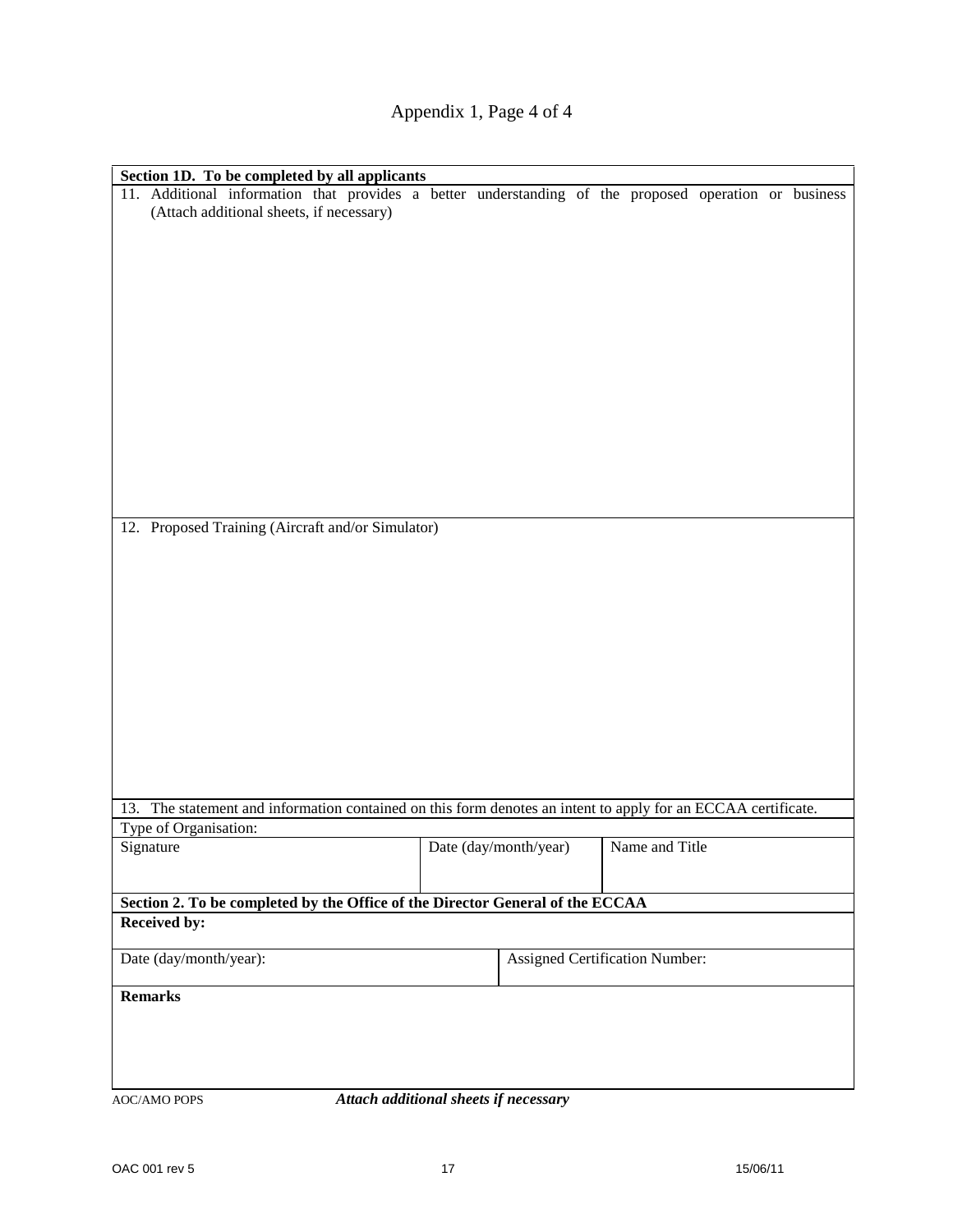# **INTENTIONALLY BLANK**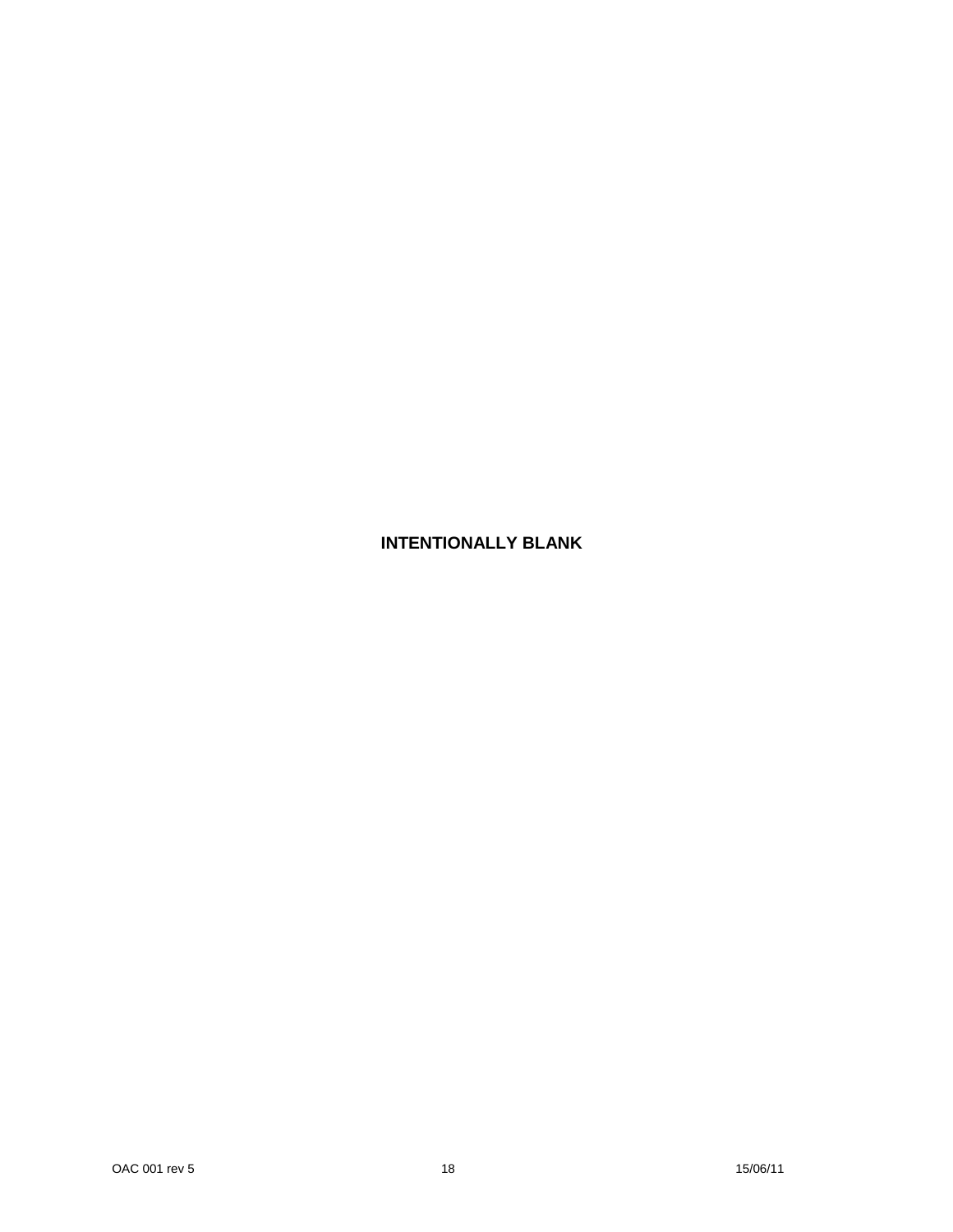# **APPENDIX 2. SAMPLE FORMAL APPLICATION LETTER**

(Name of Applicant) (Appropriate Address)

Insert Date

Mr. Donald McPhail Director General Eastern Caribbean CAA P.O. Box 1130 St Johns Antigua

Dear Mr. McPhail,

This letter serves as formal application for an Eastern Caribbean Civil Aviation Authority (ECCAA) air operator certificate. (Name of Applicant), initially intends to certificate and operate as a [scheduled or non-scheduled passenger, freight, or mixed passenger and freight] commercial air transport operation under Parts 8 and 9 of the Civil Aviation Regulations (CARs). We intend to use (Number and Type) aeroplane(s) between (location) and (location).

Our company will have its principal base of operations and corporate offices located at (appropriate address). Our maintenance base will be located at (appropriate address) (if the company intends to apply under separate cover for an approved maintenance organisation, so state here). A copy of our contract with (name of maintenance organisation) is enclosed (if applicable). Our management personnel are as follows:

President and Accountable Manager – Director of Operations and Dispatch – Director of Maintenance – Quality Manager – Chief Pilot – Director of Training Director of Safety $-$ 

Also enclosed is the revised Schedule-of-Events and Initial Statement Of Compliance which was agreed to at our-last meeting with your representatives.

Sincerely,

Rolland Malev President / Accountable Manager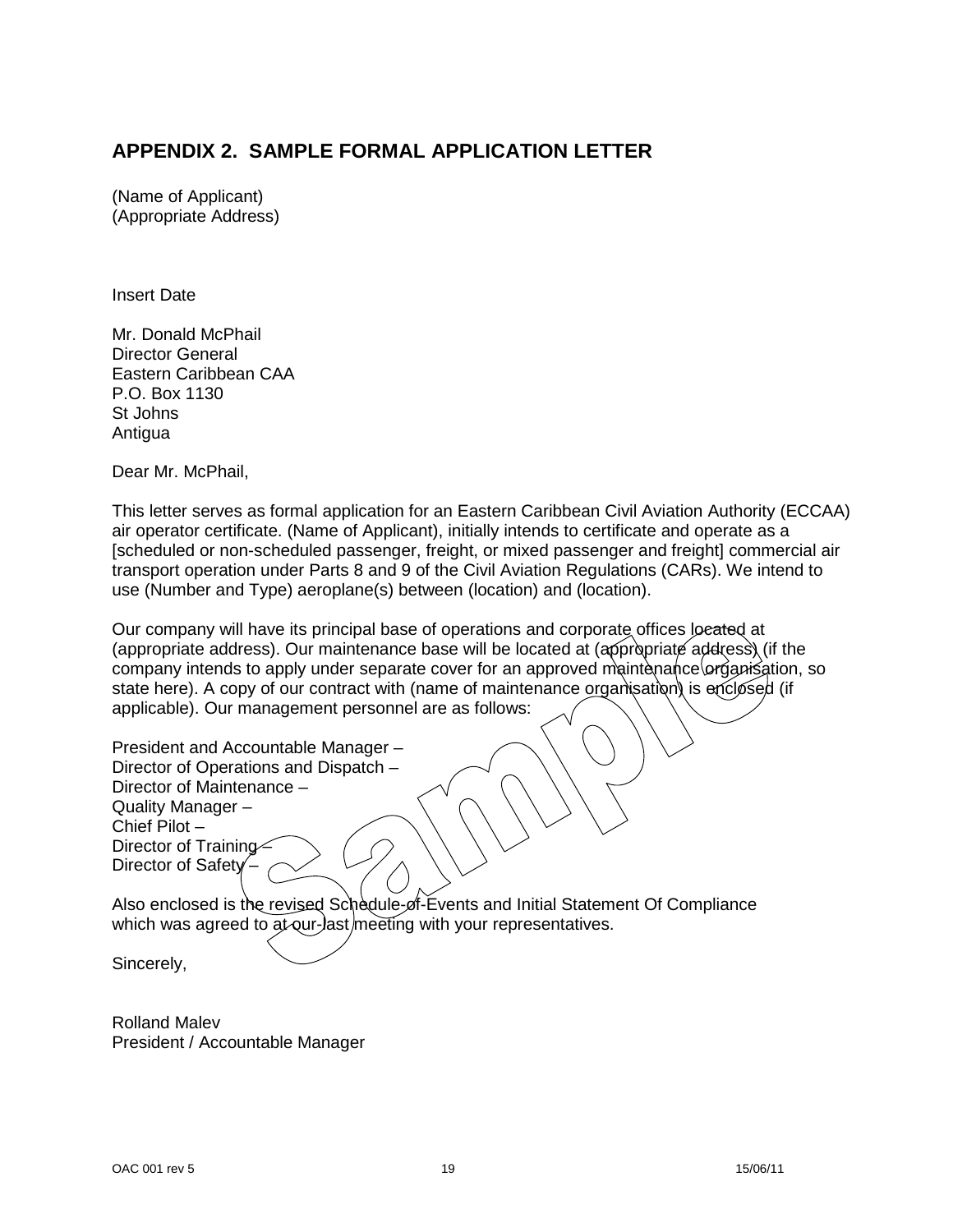# **Please ensure that the following documentation is enclosed with the formal application letter**.

 $\Box$  Applicant's intended authorisations, limitations, provisions, and privileges specific to the operator's operations.

Management positions and resumes

Contractual agreements e.g. wet leases, fuelling, handling and operational contracts

- Initial Statement of Compliance
- List of aircraft, (by make, model, and series)
- List of Designated Destination and Alternate Aerodromes (as applicable)

# **MANUALS**

- General Operating Manual (GOM)
- Aircraft Operating Manual (Standard Operating Procedures (SOP))
- Aircraft Operating Manual (Aircraft Systems) as applicable
- Area & Route Guide
- Minimum Equipment List (MEL)

 $\sqcap$  Training Manuals

- $\Box$  Flight Crew Training Manual
- Cabin Crew Training Manual (as applicable)
- Flight Operations Officers (FOO) Training Manual
- Ground Handling Manual
- Aircraft Loading & Handling Manual
- Aircraft Planning & Performance Manual
- Cargo Manual (as applicable)
- Station Operating Manual
- Emergency Response Manual
- Security Manual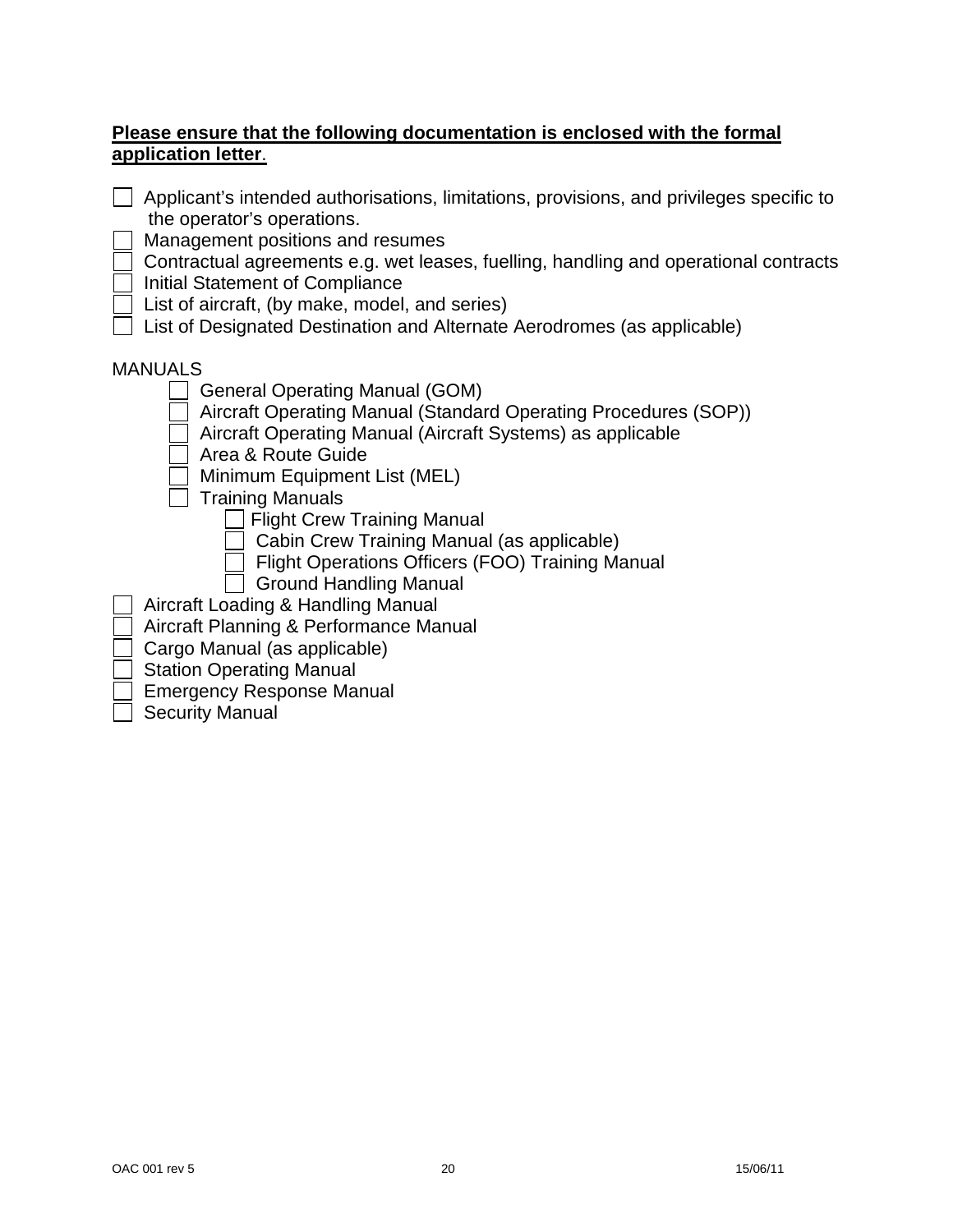|                                  |                                                     |                                                                                                                                                                                                                                                                                                                                                                                                             |                                                                                                                         |                                   | politicial and marter of the transformation of the of |                                    |  |
|----------------------------------|-----------------------------------------------------|-------------------------------------------------------------------------------------------------------------------------------------------------------------------------------------------------------------------------------------------------------------------------------------------------------------------------------------------------------------------------------------------------------------|-------------------------------------------------------------------------------------------------------------------------|-----------------------------------|-------------------------------------------------------|------------------------------------|--|
|                                  | OFFICIAL NAME OF COMPANY                            |                                                                                                                                                                                                                                                                                                                                                                                                             |                                                                                                                         | <b>LOCATION ADDRESS</b>           |                                                       |                                    |  |
|                                  |                                                     |                                                                                                                                                                                                                                                                                                                                                                                                             |                                                                                                                         |                                   |                                                       |                                    |  |
|                                  |                                                     |                                                                                                                                                                                                                                                                                                                                                                                                             |                                                                                                                         |                                   |                                                       |                                    |  |
|                                  | <b>MAILING ADDRESS (if different from location)</b> |                                                                                                                                                                                                                                                                                                                                                                                                             |                                                                                                                         |                                   | PRE-CERTIFICATION NUMBER:                             |                                    |  |
|                                  |                                                     |                                                                                                                                                                                                                                                                                                                                                                                                             | Operator<br><b>Target Date</b>                                                                                          | Date<br>Received/<br>Accomplished | Date<br><b>Returned for</b><br><b>Changes</b>         | <b>Inspector</b><br><b>Initial</b> |  |
| <b>ECCAA</b><br><b>REFERENCE</b> | OPS Insp.                                           | AIR Insp.                                                                                                                                                                                                                                                                                                                                                                                                   | AVI Insp.                                                                                                               |                                   |                                                       |                                    |  |
|                                  |                                                     |                                                                                                                                                                                                                                                                                                                                                                                                             |                                                                                                                         | I. PRE-APPLICATION PHASE          |                                                       |                                    |  |
|                                  | 1.<br>2.<br><b>B.</b><br><b>PM</b>                  | A. Initial Orientation: Inspector: ___<br><b>Certification Advisory Circular OAC-</b><br>001 provided to applicant.<br><b>Statement (POPS)</b><br>a. Forwarded to the Authority<br>operations and one maintenance<br><b>Name</b>                                                                                                                                                                            | <b>Prospective Operator's Pre-assessment</b><br><b>Certification Team Designated (at least one</b><br><b>Speciality</b> |                                   |                                                       |                                    |  |
|                                  |                                                     |                                                                                                                                                                                                                                                                                                                                                                                                             |                                                                                                                         |                                   |                                                       |                                    |  |
|                                  | C.<br>a.<br>b.<br>c.<br>d.                          | <b>Conduct Pre-application Meeting</b><br>1. Verify POPS Information<br>2. Overview of Certification Process<br>3. Provide Certification Package<br><b>Containing:</b><br><b>Certification Job Aid</b><br><b>Schedule of events</b><br><b>Model Specific Operating</b><br><b>Provisions</b><br><b>Other Applicable Publications</b><br>and Documents<br>4. Explain Formal Application<br><b>Submissions</b> |                                                                                                                         |                                   |                                                       |                                    |  |
| <b>Remarks:</b>                  |                                                     |                                                                                                                                                                                                                                                                                                                                                                                                             |                                                                                                                         |                                   |                                                       |                                    |  |

STDFM 83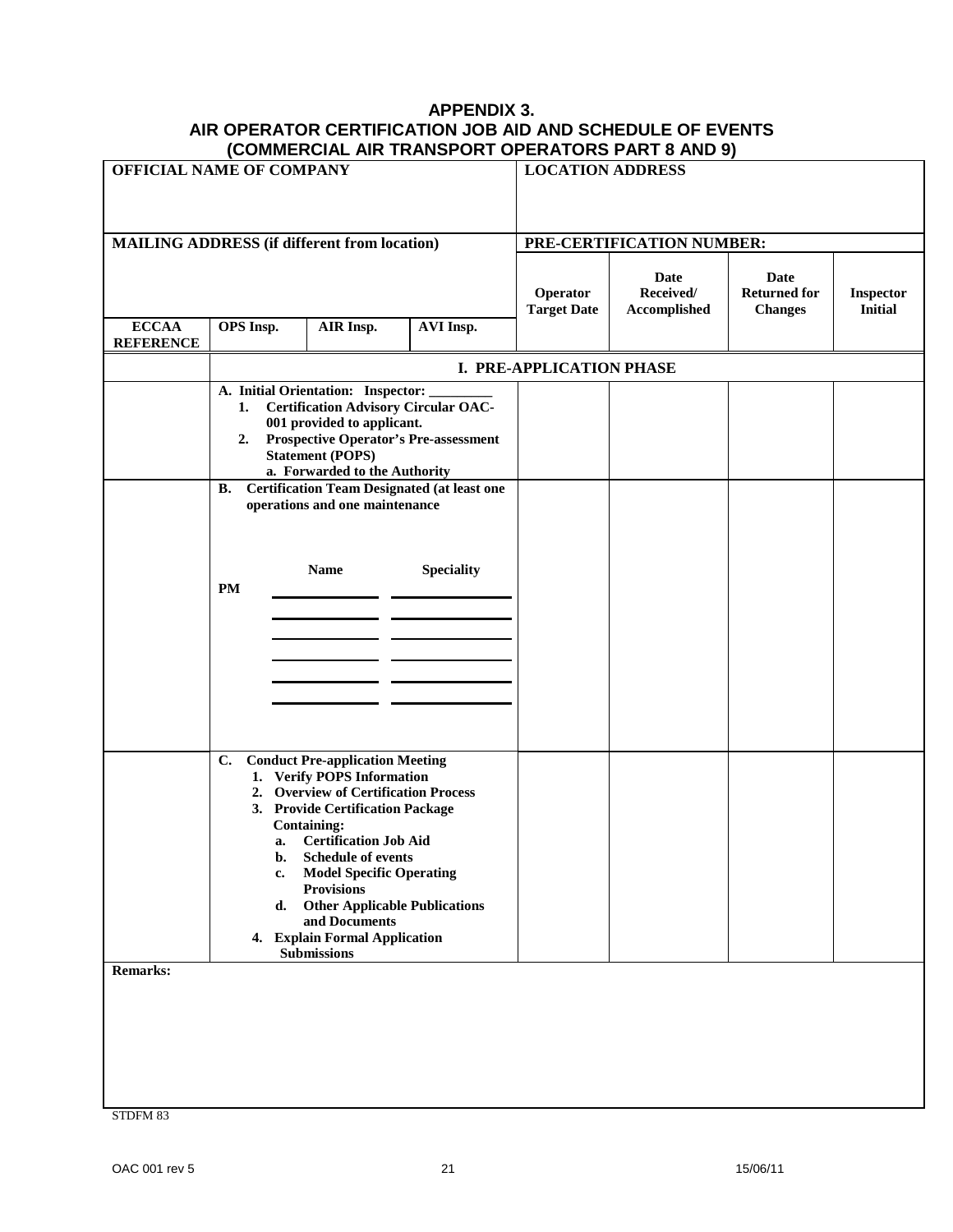|                                  |                                                                        | ,, ,,,,,,                      |                                   |                                     |                             |
|----------------------------------|------------------------------------------------------------------------|--------------------------------|-----------------------------------|-------------------------------------|-----------------------------|
| <b>ECCAA</b><br><b>REFERENCE</b> | II. FORMAL APPLICATION PHASE                                           | Operator<br><b>Target Date</b> | Date<br>Received/<br>Accomplished | <b>Date Returned</b><br>for Changes | Inspector<br><b>Initial</b> |
|                                  | A. Review Applicant's Submission                                       |                                |                                   |                                     |                             |
|                                  | a. Formal Application Letter/Form                                      |                                |                                   |                                     |                             |
|                                  | b. Full and Official name (Legal)                                      |                                |                                   |                                     |                             |
|                                  | c. Mailing Address                                                     |                                |                                   |                                     |                             |
|                                  | d. Primary Operating Location (Principal                               |                                |                                   |                                     |                             |
|                                  | <b>Operations/Maintenance Base)</b>                                    |                                |                                   |                                     |                             |
|                                  | e. Name and address of applicants agent                                |                                |                                   |                                     |                             |
|                                  | for service                                                            |                                |                                   |                                     |                             |
|                                  | f. Key Management Personnel Names                                      |                                |                                   |                                     |                             |
|                                  | <b>B.</b> Formal Application Attachments                               |                                |                                   |                                     |                             |
|                                  | a. Schedule of events                                                  |                                |                                   |                                     |                             |
|                                  | b. Initial compliance statement                                        |                                |                                   |                                     |                             |
|                                  | c. Company general manuals                                             |                                |                                   |                                     |                             |
|                                  | i. Operations Manual.                                                  |                                |                                   |                                     |                             |
|                                  | ii. Maintenance Control Manual                                         |                                |                                   |                                     |                             |
|                                  | iii. Aircraft Maintenance Program                                      |                                |                                   |                                     |                             |
|                                  | d. Initial new hire training curricula                                 |                                |                                   |                                     |                             |
|                                  | (Crewmembers & Flt/Ops/Officers)                                       |                                |                                   |                                     |                             |
|                                  | <b>Company Procedures Indoctrination</b>                               |                                |                                   |                                     |                             |
|                                  | <b>Emergency Equip Drills Training</b>                                 |                                |                                   |                                     |                             |
|                                  | <b>Initial Flight and Ground Training</b>                              |                                |                                   |                                     |                             |
|                                  | e. Management and Key Staff                                            |                                |                                   |                                     |                             |
|                                  | qualifications/resumes                                                 |                                |                                   |                                     |                             |
|                                  | f. Documents of purchase/                                              |                                |                                   |                                     |                             |
|                                  | contract(s)/lease(s)/letters of intent                                 |                                |                                   |                                     |                             |
|                                  | C. Evaluation of ECCAA Resources Based on<br><b>Schedule of Events</b> |                                |                                   |                                     |                             |
| <b>Remarks:</b>                  |                                                                        |                                |                                   |                                     |                             |
|                                  |                                                                        |                                |                                   |                                     |                             |
|                                  |                                                                        |                                |                                   |                                     |                             |
|                                  |                                                                        |                                |                                   |                                     |                             |
|                                  | D. Formal Application Meeting                                          |                                |                                   |                                     |                             |
|                                  | 1. Schedule of events<br>Time:<br>Date: -                              |                                |                                   |                                     |                             |
|                                  | 2. Discuss each Submission                                             |                                |                                   |                                     |                             |
|                                  | 3. Resolve Discrepancies/Open Items                                    |                                |                                   |                                     |                             |
|                                  | <b>4. Review Certification Process</b>                                 |                                |                                   |                                     |                             |
|                                  | 5. Review Impact if Schedule of Events                                 |                                |                                   |                                     |                             |
|                                  | are not met                                                            |                                |                                   |                                     |                             |
|                                  | E. Issue Letter Accepting/Rejecting                                    |                                |                                   |                                     |                             |
|                                  | <b>Application</b>                                                     |                                |                                   |                                     |                             |
| <b>Remarks:</b>                  |                                                                        |                                |                                   |                                     |                             |
|                                  |                                                                        |                                |                                   |                                     |                             |
|                                  |                                                                        |                                |                                   |                                     |                             |
|                                  |                                                                        |                                |                                   |                                     |                             |
|                                  |                                                                        |                                |                                   |                                     |                             |
|                                  |                                                                        |                                |                                   |                                     |                             |
|                                  |                                                                        |                                |                                   |                                     |                             |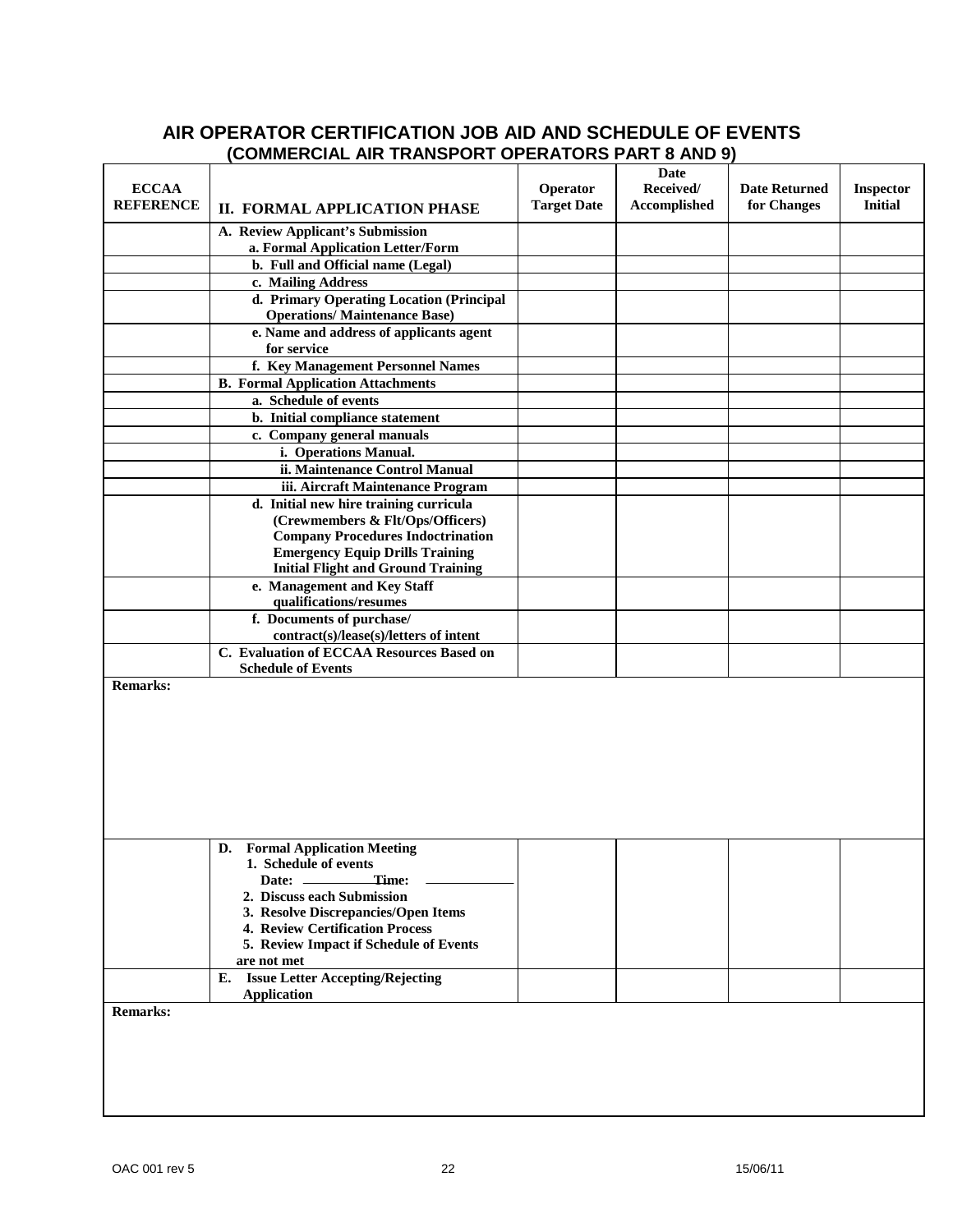| <b>ECCAA</b><br><b>REFERENCE</b> | III. DOCUMENT EVALUATION PHASE                        | Operator<br><b>Target Date</b> | Date<br>Received/<br>Accomplished | <b>Date Returned</b><br>for Changes | <b>Inspector</b><br><b>Initial</b> |
|----------------------------------|-------------------------------------------------------|--------------------------------|-----------------------------------|-------------------------------------|------------------------------------|
|                                  | A. Evaluate Applicable Training Programs              |                                |                                   |                                     |                                    |
|                                  | <b>Training Curriculums</b>                           |                                |                                   |                                     |                                    |
|                                  | a. Company Procedures Indoctrination                  |                                |                                   |                                     |                                    |
|                                  | b. Emergency Equipment Drills                         |                                |                                   |                                     |                                    |
|                                  | <b>Training</b>                                       |                                |                                   |                                     |                                    |
|                                  | c. Ground Training                                    |                                |                                   |                                     |                                    |
|                                  | d. Flight Training                                    |                                |                                   |                                     |                                    |
|                                  | e. Recurrent Training                                 |                                |                                   |                                     |                                    |
|                                  | f. Transition/Upgrade Training                        |                                |                                   |                                     |                                    |
|                                  | g. Differences Training                               |                                |                                   |                                     |                                    |
|                                  | h. Security                                           |                                |                                   |                                     |                                    |
|                                  | i. Dangerous Goods                                    |                                |                                   |                                     |                                    |
|                                  | j. Check Airmen/Flight Instructor                     |                                |                                   |                                     |                                    |
|                                  | k. Crew Resource Management                           |                                |                                   |                                     |                                    |
|                                  | l. Flight Operations Officer/Dispatcher               |                                |                                   |                                     |                                    |
|                                  | <b>Training</b>                                       |                                |                                   |                                     |                                    |
| <b>Remarks:</b>                  |                                                       |                                |                                   |                                     |                                    |
|                                  |                                                       |                                |                                   |                                     |                                    |
|                                  | <b>B.</b> Evaluate Management Qualifications          |                                |                                   |                                     |                                    |
|                                  | a. Accountable Manager                                |                                |                                   |                                     |                                    |
|                                  | b. Director of Operations                             |                                |                                   |                                     |                                    |
|                                  | c. Chief Pilot                                        |                                |                                   |                                     |                                    |
|                                  | d. Director of Maintenance                            |                                |                                   |                                     |                                    |
|                                  | e. Quality Manager for Operations (if<br>applicable ) |                                |                                   |                                     |                                    |
|                                  | f. Quality Manager for Maintenance (if<br>applicable) |                                |                                   |                                     |                                    |
|                                  | g. Director of Safety                                 |                                |                                   |                                     |                                    |
|                                  | h. Request for Deviation Letter                       |                                |                                   |                                     |                                    |
|                                  | (If Applicable)                                       |                                |                                   |                                     |                                    |
|                                  | $\overline{\mathbf{i}}$ . Other                       |                                |                                   |                                     |                                    |
| <b>Remarks:</b>                  |                                                       |                                |                                   |                                     |                                    |
|                                  |                                                       |                                |                                   |                                     |                                    |
|                                  |                                                       |                                |                                   |                                     |                                    |
|                                  |                                                       |                                |                                   |                                     |                                    |
|                                  |                                                       |                                |                                   |                                     |                                    |
|                                  |                                                       |                                |                                   |                                     |                                    |
|                                  |                                                       |                                |                                   |                                     |                                    |
|                                  |                                                       |                                |                                   |                                     |                                    |
|                                  |                                                       |                                |                                   |                                     |                                    |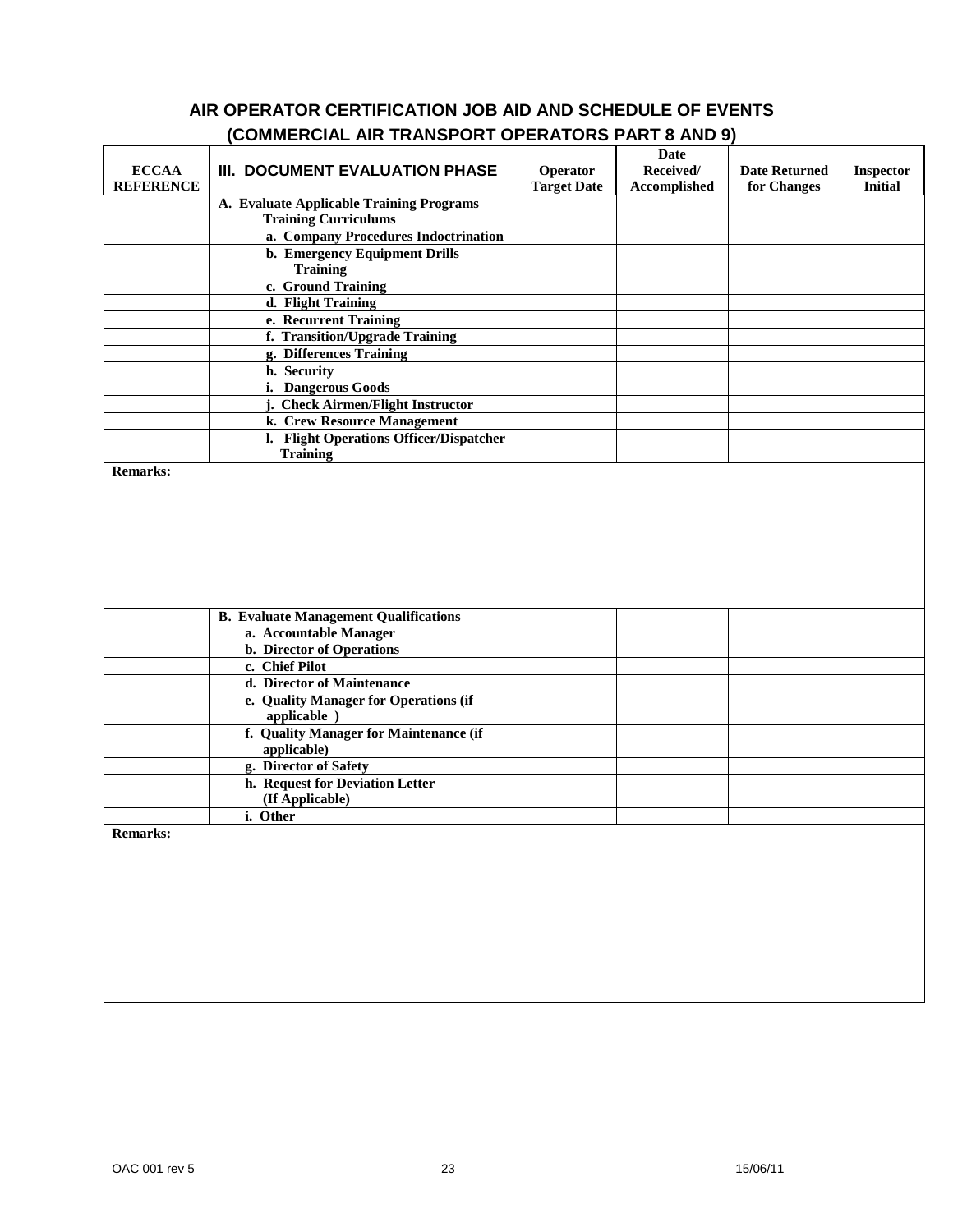|                  |                                         |                    | <b>Date</b>  |                      |                  |
|------------------|-----------------------------------------|--------------------|--------------|----------------------|------------------|
| <b>ECCAA</b>     | <b>III. DOCUMENT EVALUATION PHASE</b>   | Operator           | Received/    | <b>Date Returned</b> | <b>Inspector</b> |
| <b>REFERENCE</b> | (CONTINUED)                             | <b>Target Date</b> | Accomplished | for Changes          | <b>Initial</b>   |
|                  | C. Evaluate Operator's Manual System    |                    |              |                      |                  |
|                  | 1. Completed Operations Manual          |                    |              |                      |                  |
|                  | a. Emergency exit plan                  |                    |              |                      |                  |
|                  | b. Carry-on Baggage plan                |                    |              |                      |                  |
|                  | 2. Completed Maintenance Control Manual |                    |              |                      |                  |
|                  | 3. ECCAA Approved Aeroplane Flight      |                    |              |                      |                  |
|                  | <b>Manual</b>                           |                    |              |                      |                  |
|                  | 4. Aircraft Checklists                  |                    |              |                      |                  |
|                  | a. Normal                               |                    |              |                      |                  |
|                  | b. Abnormal                             |                    |              |                      |                  |
|                  | c. Emergency                            |                    |              |                      |                  |
|                  | 5. Cabin Attendant Manual               |                    |              |                      |                  |
|                  | 6. Flight Supervision and               |                    |              |                      |                  |
|                  | <b>Monitoring/Flight Following</b>      |                    |              |                      |                  |
|                  | 7. Station/Facility Operations          |                    |              |                      |                  |
|                  | 8. Company Emergency Manual             |                    |              |                      |                  |
|                  | 9. Aerodrome Data & En Route Manual     |                    |              |                      |                  |
|                  | (Charts and Plates)                     |                    |              |                      |                  |
|                  | 10. Aerodrome/Runway Analysis           |                    |              |                      |                  |
|                  | (Performance)                           |                    |              |                      |                  |
|                  | 11. Minimum Equipment List              |                    |              |                      |                  |
|                  | a. (MEL Management Program)             |                    |              |                      |                  |
|                  | 12. Configuration Deviation List        |                    |              |                      |                  |
|                  | 13. Maintenance Technical Manuals:      |                    |              |                      |                  |
|                  | 14. Fuelling/Refuelling/Defuelling      |                    |              |                      |                  |
|                  | 15. Ground Servicing Manual             |                    |              |                      |                  |
|                  | 16. Mass and Balance Control Program    |                    |              |                      |                  |
|                  | 17. Dangerous Goods                     |                    |              |                      |                  |
|                  | 18. Security                            |                    |              |                      |                  |
|                  | 19. Reliability Program                 |                    |              |                      |                  |
|                  | 20. Completed Continuous Airworthiness  |                    |              |                      |                  |
|                  | <b>Maintenance Program</b>              |                    |              |                      |                  |
|                  | 21. Emergency Plan/Notification         |                    |              |                      |                  |
|                  | 22. Passenger Briefing Cards            |                    |              |                      |                  |
| <b>Remarks:</b>  |                                         |                    |              |                      |                  |

OAC 001 rev 5 24 24 15/06/11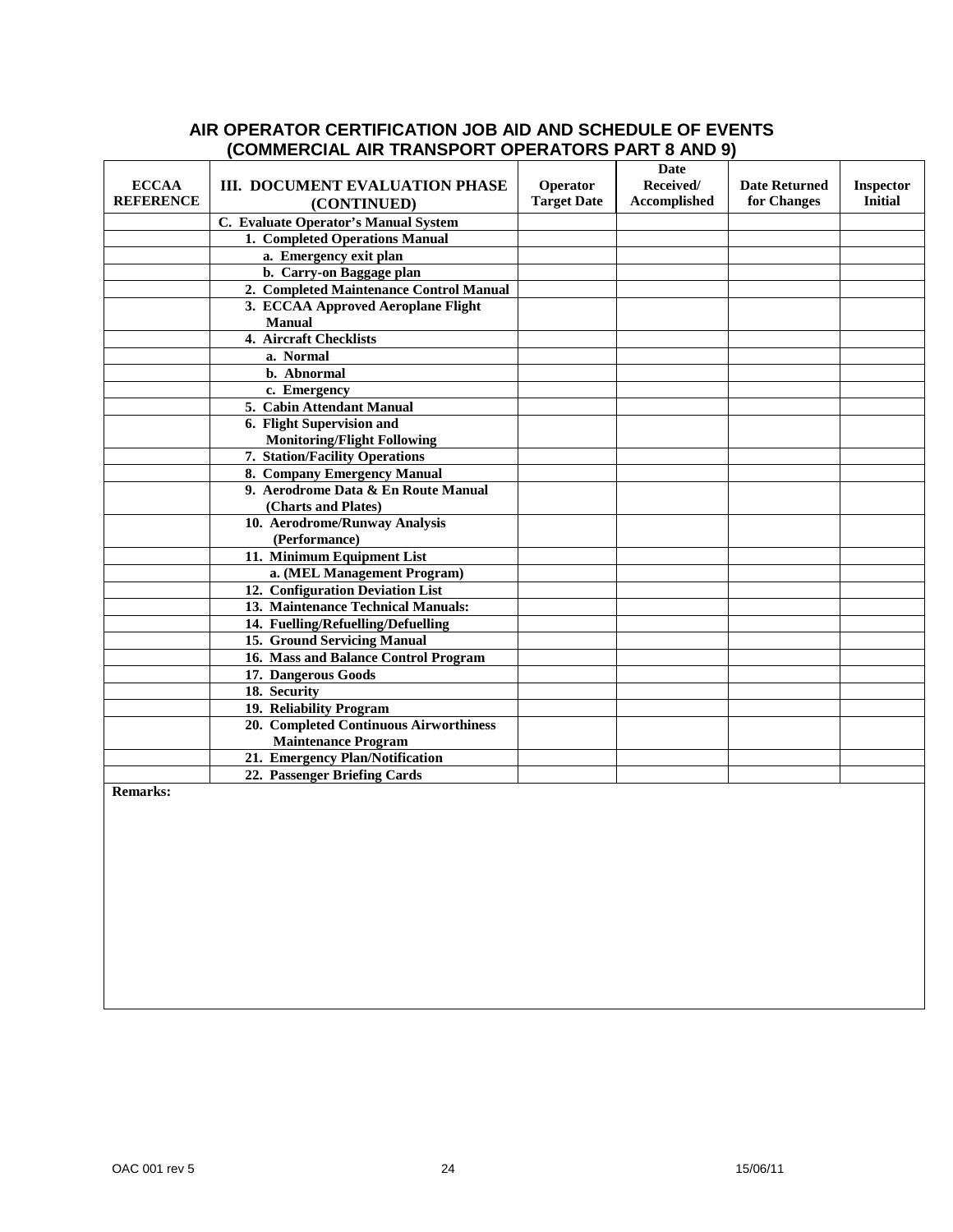|                  |                                           |                    | Date         |                      |                  |
|------------------|-------------------------------------------|--------------------|--------------|----------------------|------------------|
| <b>ECCAA</b>     | <b>III. DOCUMENT EVALUATION PHASE</b>     | <b>Operator</b>    | Received/    | <b>Date Returned</b> | <b>Inspector</b> |
| <b>REFERENCE</b> | (CONTINUED)                               | <b>Target Date</b> | Accomplished | for Changes          | <b>Initial</b>   |
|                  | <b>D.</b> Other Evaluations               |                    |              |                      |                  |
|                  | 1. Aircraft Lease                         |                    |              |                      |                  |
|                  | 2. Maintenance Contracts/Agreements       |                    |              |                      |                  |
|                  | 3. Servicing Contracts/Agreements         |                    |              |                      |                  |
|                  | 4. Exemption/Deviation                    |                    |              |                      |                  |
|                  | <b>Requests/Justification</b>             |                    |              |                      |                  |
|                  | 5. Plan for Emergency Evacuation          |                    |              |                      |                  |
|                  | <b>Demonstration</b>                      |                    |              |                      |                  |
|                  | 6. Plan for Demonstration Flight          |                    |              |                      |                  |
|                  | 8. Final Compliance Statement             |                    |              |                      |                  |
|                  | 9. Initiate Specific Operating Provisions |                    |              |                      |                  |
|                  | preparation                               |                    |              |                      |                  |
|                  | 10. Training Contracts                    |                    |              |                      |                  |
|                  | 11. De-icing/Anti Icing                   |                    |              |                      |                  |
|                  | 12. Exit Row Seating                      |                    |              |                      |                  |
|                  | 13. Drug Program                          |                    |              |                      |                  |
|                  | 14. Alcohol Misuse                        |                    |              |                      |                  |

**Remarks:**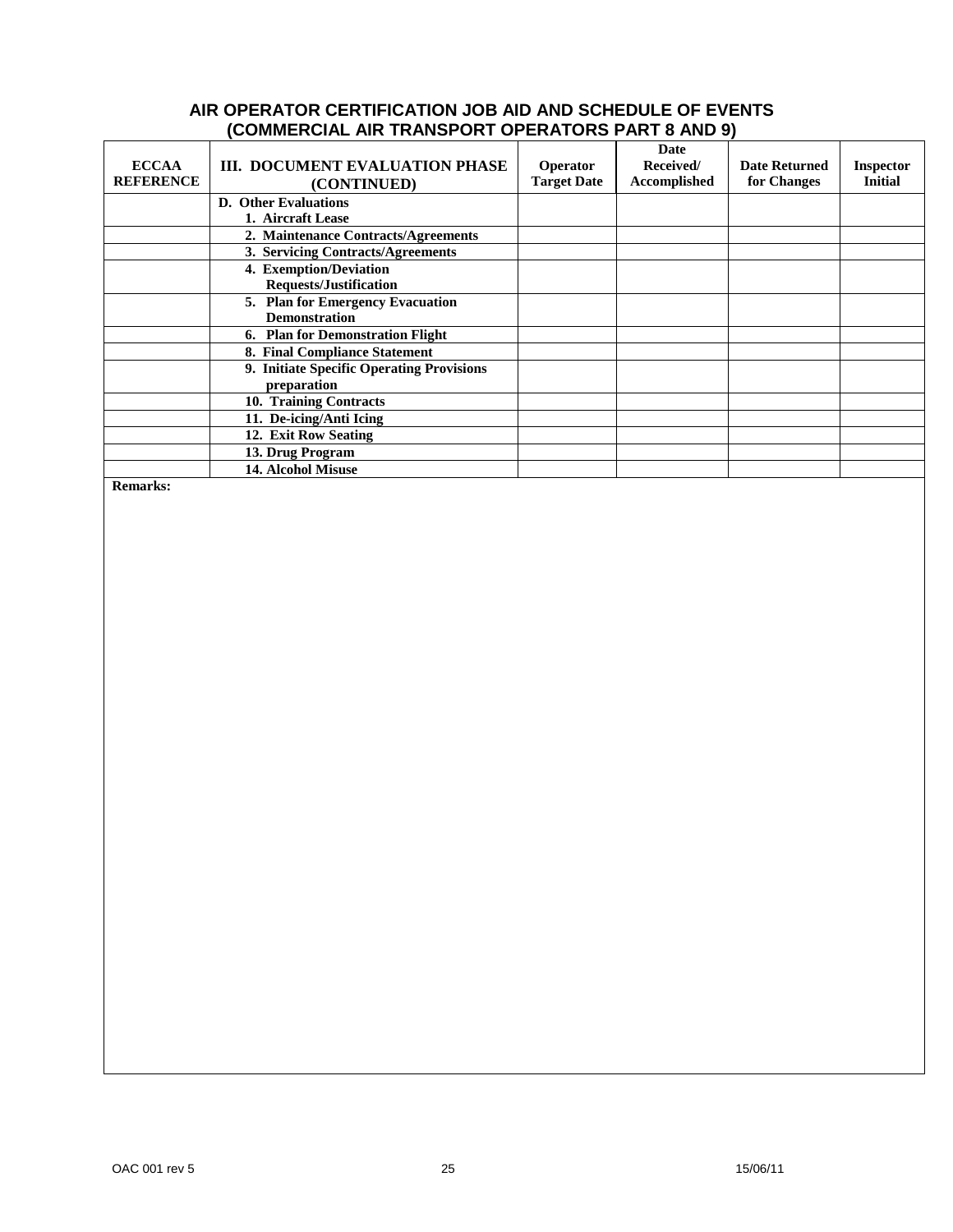| <b>ECCAA</b><br><b>REFERENCE</b> | IV. DEMONSTRATION & INSPECTION<br><b>PHASE</b>                     | Operator<br><b>Target Date</b> | <b>Date</b><br>Received/<br>Accomplished | <b>Date Returned</b><br>for Changes | <b>Inspector</b><br><b>Initial</b> |
|----------------------------------|--------------------------------------------------------------------|--------------------------------|------------------------------------------|-------------------------------------|------------------------------------|
|                                  | A. Evaluate Operator Conducting Training<br>1. Training Facilities |                                |                                          |                                     |                                    |
|                                  | 2. Training Schedules:                                             |                                |                                          |                                     |                                    |
|                                  | 3. Flight Crewmember Training Evaluation                           |                                |                                          |                                     |                                    |
|                                  | a. Company Procedures Indoctrination                               |                                |                                          |                                     |                                    |
|                                  | b. Emergency Equip. Drills Training                                |                                |                                          |                                     |                                    |
|                                  | c. Ground Training                                                 |                                |                                          |                                     |                                    |
|                                  | d. Flight Training                                                 |                                |                                          |                                     |                                    |
|                                  | e. Differences Training                                            |                                |                                          |                                     |                                    |
|                                  | 4. Check Airmen/Instructor                                         |                                |                                          |                                     |                                    |
|                                  | 5. Cabin Crew                                                      |                                |                                          |                                     |                                    |
|                                  | a. Company Procedures Indoctrination                               |                                |                                          |                                     |                                    |
|                                  | b. Emergency Equip. Drills Training                                |                                |                                          |                                     |                                    |
|                                  | c. Ground Training                                                 |                                |                                          |                                     |                                    |
|                                  | <b>6. Crew Resource Management</b>                                 |                                |                                          |                                     |                                    |
|                                  | 7. Flight Supervision and<br><b>Monitoring/Flight Following</b>    |                                |                                          |                                     |                                    |
|                                  | 8. Dangerous Goods Training                                        |                                |                                          |                                     |                                    |
|                                  | a. Crewmembers                                                     |                                |                                          |                                     |                                    |
|                                  | b. Ground personnel                                                |                                |                                          |                                     |                                    |
|                                  | 9. Security Training                                               |                                |                                          |                                     |                                    |
|                                  | 10. Maintenance Training                                           |                                |                                          |                                     |                                    |
|                                  | a. Director of Maintenance                                         |                                |                                          |                                     |                                    |
|                                  | b. Quality Manager                                                 |                                |                                          |                                     |                                    |
| $\mathbf{D}$ and a selection     | c. Quality system Personnel                                        |                                |                                          |                                     |                                    |

**Remarks:**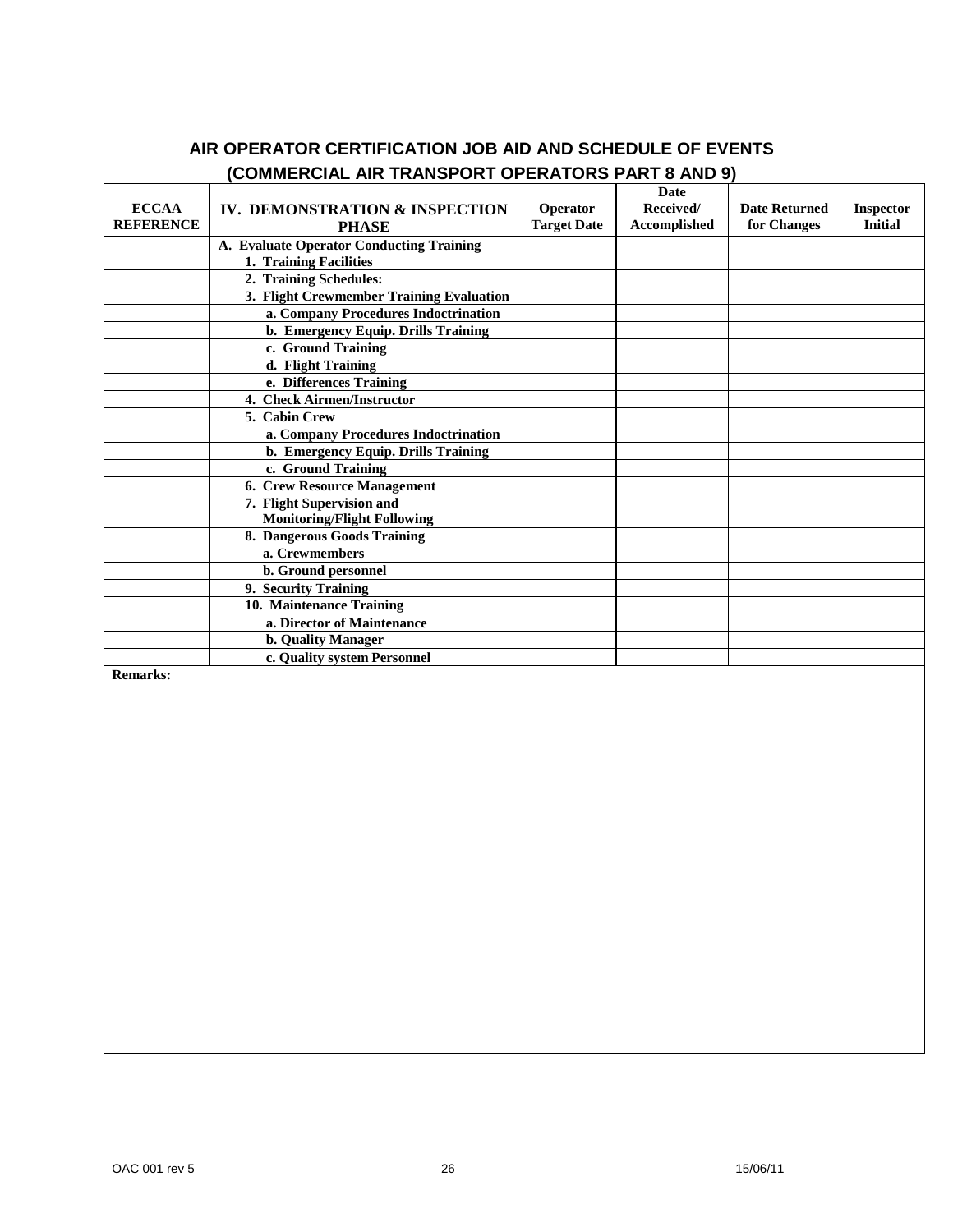|                  |                                             |                    | <b>Date</b>  |                      |                  |
|------------------|---------------------------------------------|--------------------|--------------|----------------------|------------------|
| <b>ECCAA</b>     | IV. DEMONSTRATION & INSPECTION              | Operator           | Received/    | <b>Date Returned</b> | <b>Inspector</b> |
| <b>REFERENCE</b> | PHASE (CONTINUED)                           | <b>Target Date</b> | Accomplished | for Changes          | <b>Initial</b>   |
|                  | <b>B.</b> Testing/Certification             |                    |              |                      |                  |
|                  | 1. Pilots                                   |                    |              |                      |                  |
|                  | 2. Flight Engineers                         |                    |              |                      |                  |
|                  | 3. Flt/Ops/Officers                         |                    |              |                      |                  |
|                  | 4. Cabin Attendants                         |                    |              |                      |                  |
|                  | C. Aircraft Conformity Inspection           |                    |              |                      |                  |
|                  | D. Main Operations Base                     |                    |              |                      |                  |
|                  | E. Main Maintenance Base                    |                    |              |                      |                  |
|                  | F. Station/Facilities (Operations)          |                    |              |                      |                  |
|                  | G. Station/Facilities (Maintenance)         |                    |              |                      |                  |
|                  | H. Flight Supervision and Monitoring/Flight |                    |              |                      |                  |
|                  | <b>Following</b>                            |                    |              |                      |                  |
|                  | I. Record keeping Locations                 |                    |              |                      |                  |
|                  | 1. Crewmember                               |                    |              |                      |                  |
|                  | a. Training                                 |                    |              |                      |                  |
|                  | b. Flight & rest Times                      |                    |              |                      |                  |
|                  | c. Qualification                            |                    |              |                      |                  |
|                  | 2. Maintenance                              |                    |              |                      |                  |
|                  | a. Aircraft Records                         |                    |              |                      |                  |
|                  | b. Maintenance Personnel Training           |                    |              |                      |                  |
|                  | <i>i</i> Director of Maintenance            |                    |              |                      |                  |
|                  | ii Quality Manager and staff                |                    |              |                      |                  |
|                  | iii Contract Employees                      |                    |              |                      |                  |
|                  | J. Flight/Trip Records                      |                    |              |                      |                  |
|                  | K. Emergency Evacuation Demonstration       |                    |              |                      |                  |
|                  | L. Ditching Demonstration                   |                    |              |                      |                  |
|                  | M. Demonstration Flight Evaluation          |                    |              |                      |                  |

**Remarks:**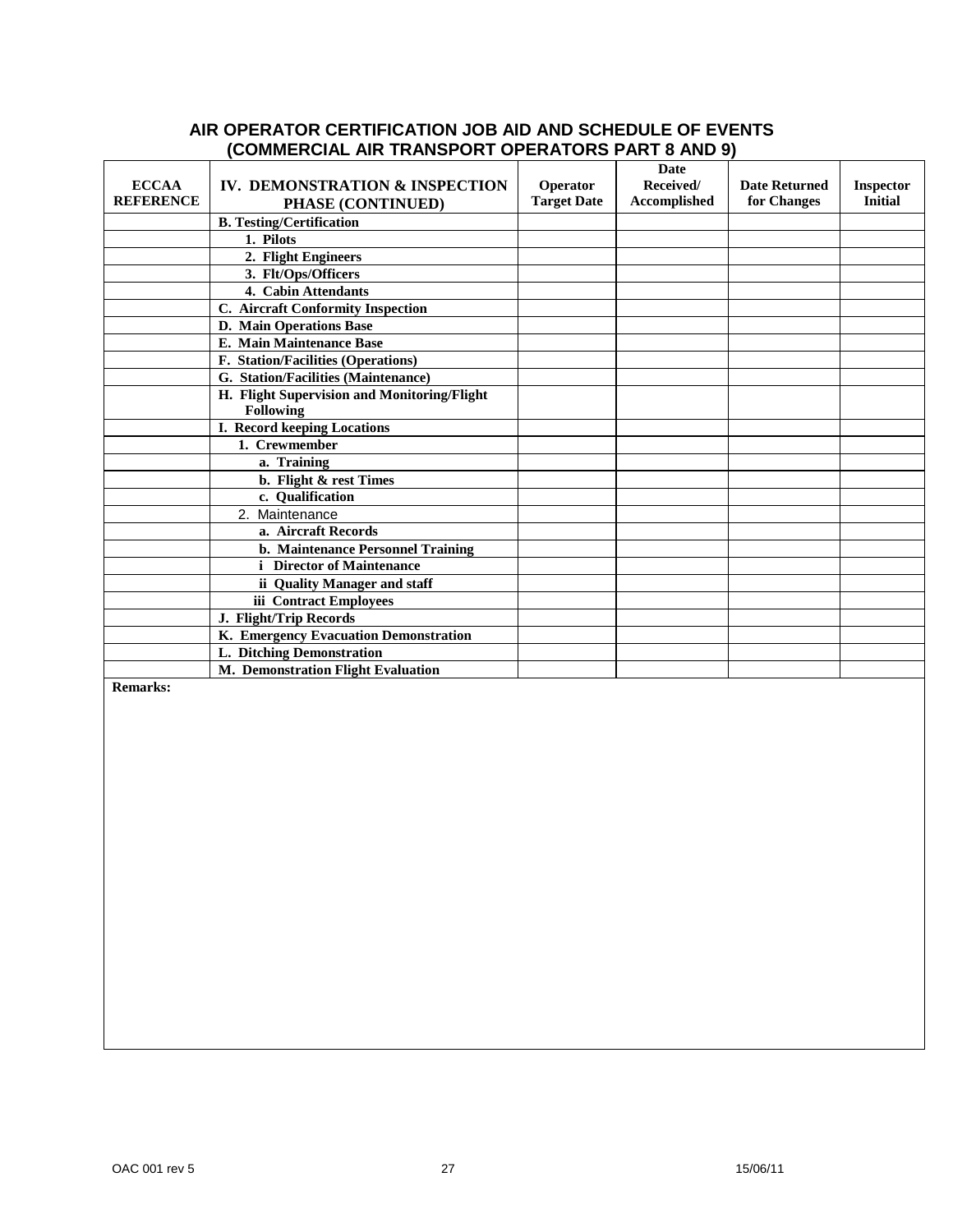|                  | .                                                      |                    | $\mathbf{L}$ . $\mathbf{V}$ . $\mathbf{V}$ . $\mathbf{V}$ . $\mathbf{V}$ . $\mathbf{V}$ . $\mathbf{V}$ | ◡                    |                  |
|------------------|--------------------------------------------------------|--------------------|--------------------------------------------------------------------------------------------------------|----------------------|------------------|
| <b>ECCAA</b>     | <b>V. CERTIFICATION PHASE</b>                          | Operator           | Date<br>Received/                                                                                      | <b>Date Returned</b> | <b>Inspector</b> |
| <b>REFERENCE</b> |                                                        | <b>Target Date</b> | Accomplished                                                                                           | for Changes          | Initial          |
|                  |                                                        |                    |                                                                                                        |                      |                  |
|                  | A. Approve Specific Operating Provisions               |                    |                                                                                                        |                      |                  |
|                  | Within Geographical area<br>a.                         |                    |                                                                                                        |                      |                  |
|                  | <b>Outside Geographical area</b><br>b.                 |                    |                                                                                                        |                      |                  |
|                  |                                                        |                    |                                                                                                        |                      |                  |
|                  | <b>B. Present Certificate &amp; Specific Operating</b> |                    |                                                                                                        |                      |                  |
|                  | <b>Provisions</b>                                      |                    |                                                                                                        |                      |                  |
| <b>Remarks:</b>  |                                                        |                    |                                                                                                        |                      |                  |
|                  |                                                        |                    |                                                                                                        |                      |                  |
|                  |                                                        |                    |                                                                                                        |                      |                  |
|                  |                                                        |                    |                                                                                                        |                      |                  |
|                  |                                                        |                    |                                                                                                        |                      |                  |
|                  |                                                        |                    |                                                                                                        |                      |                  |
|                  |                                                        |                    |                                                                                                        |                      |                  |
|                  |                                                        |                    |                                                                                                        |                      |                  |
|                  |                                                        |                    |                                                                                                        |                      |                  |
|                  |                                                        |                    |                                                                                                        |                      |                  |
|                  |                                                        |                    |                                                                                                        |                      |                  |
|                  |                                                        |                    |                                                                                                        |                      |                  |
|                  |                                                        |                    |                                                                                                        |                      |                  |
|                  |                                                        |                    |                                                                                                        |                      |                  |
|                  | C. Prepare Certification Report                        |                    |                                                                                                        |                      |                  |
|                  | 1. Assemble Report                                     |                    |                                                                                                        |                      |                  |
|                  | a. Formal Application Letter                           |                    |                                                                                                        |                      |                  |
|                  | b. Final Compliance Statement                          |                    |                                                                                                        |                      |                  |
|                  | c. Copy of Specific Operating Provisions               |                    |                                                                                                        |                      |                  |
|                  | d. Copy of Certificate                                 |                    |                                                                                                        |                      |                  |
|                  | e. Summary of Difficulties                             |                    |                                                                                                        |                      |                  |
|                  | 2. Distribute Report                                   |                    |                                                                                                        |                      |                  |
| <b>Remarks:</b>  |                                                        |                    |                                                                                                        |                      |                  |
|                  |                                                        |                    |                                                                                                        |                      |                  |
|                  |                                                        |                    |                                                                                                        |                      |                  |
|                  |                                                        |                    |                                                                                                        |                      |                  |
|                  |                                                        |                    |                                                                                                        |                      |                  |
|                  |                                                        |                    |                                                                                                        |                      |                  |
|                  |                                                        |                    |                                                                                                        |                      |                  |
|                  |                                                        |                    |                                                                                                        |                      |                  |
|                  |                                                        |                    |                                                                                                        |                      |                  |
|                  |                                                        |                    |                                                                                                        |                      |                  |
|                  |                                                        |                    |                                                                                                        |                      |                  |
|                  |                                                        |                    |                                                                                                        |                      |                  |
|                  | D. Develop Post Certification Surveillance             |                    |                                                                                                        |                      |                  |
|                  | Program                                                |                    |                                                                                                        |                      |                  |
| <b>Remarks:</b>  |                                                        |                    |                                                                                                        |                      |                  |
|                  |                                                        |                    |                                                                                                        |                      |                  |
|                  |                                                        |                    |                                                                                                        |                      |                  |
|                  |                                                        |                    |                                                                                                        |                      |                  |
|                  |                                                        |                    |                                                                                                        |                      |                  |
|                  |                                                        |                    |                                                                                                        |                      |                  |
|                  |                                                        |                    |                                                                                                        |                      |                  |
|                  |                                                        |                    |                                                                                                        |                      |                  |
|                  |                                                        |                    |                                                                                                        |                      |                  |
|                  |                                                        |                    |                                                                                                        |                      |                  |
|                  |                                                        |                    |                                                                                                        |                      |                  |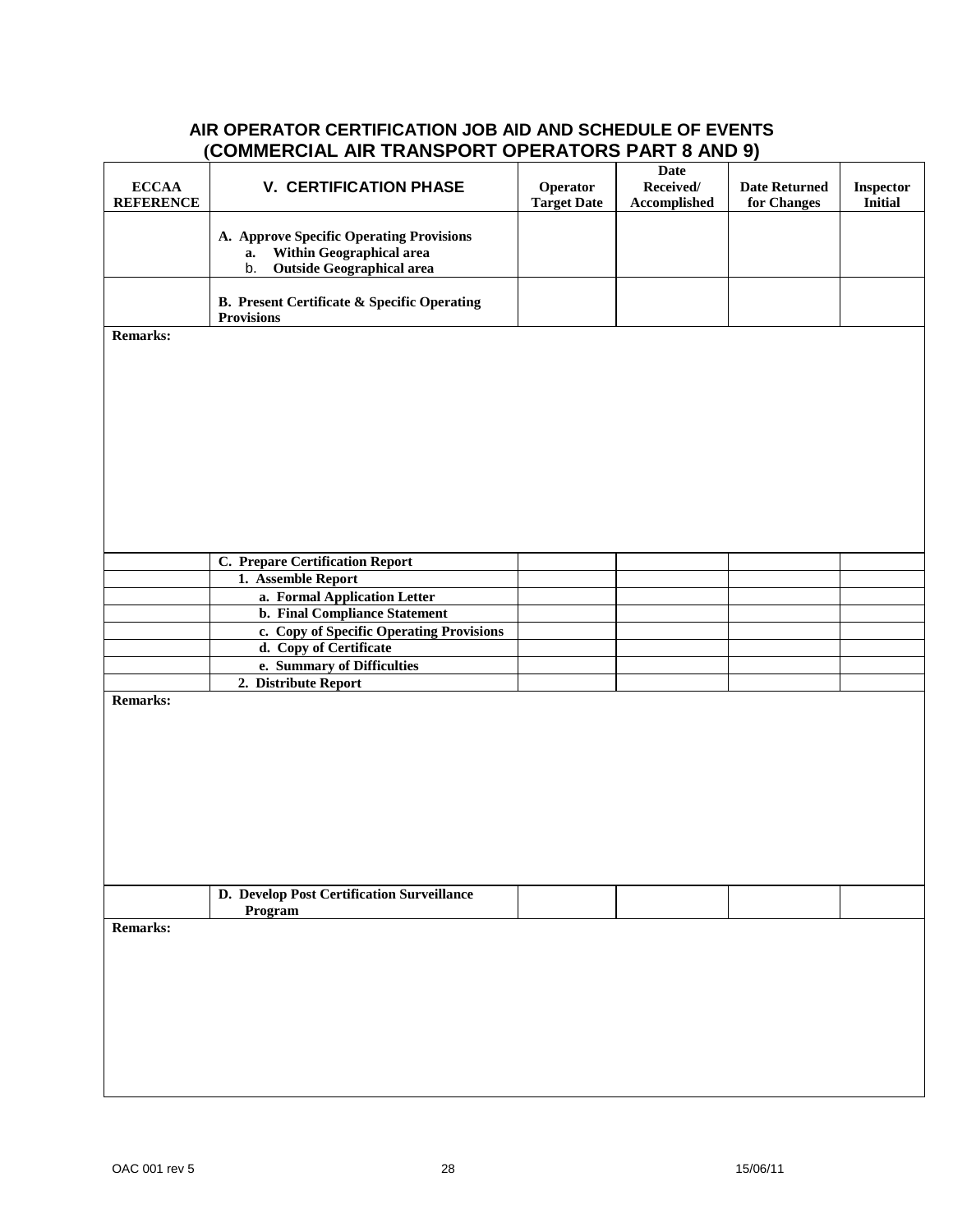# INTENTIONALLY BLANK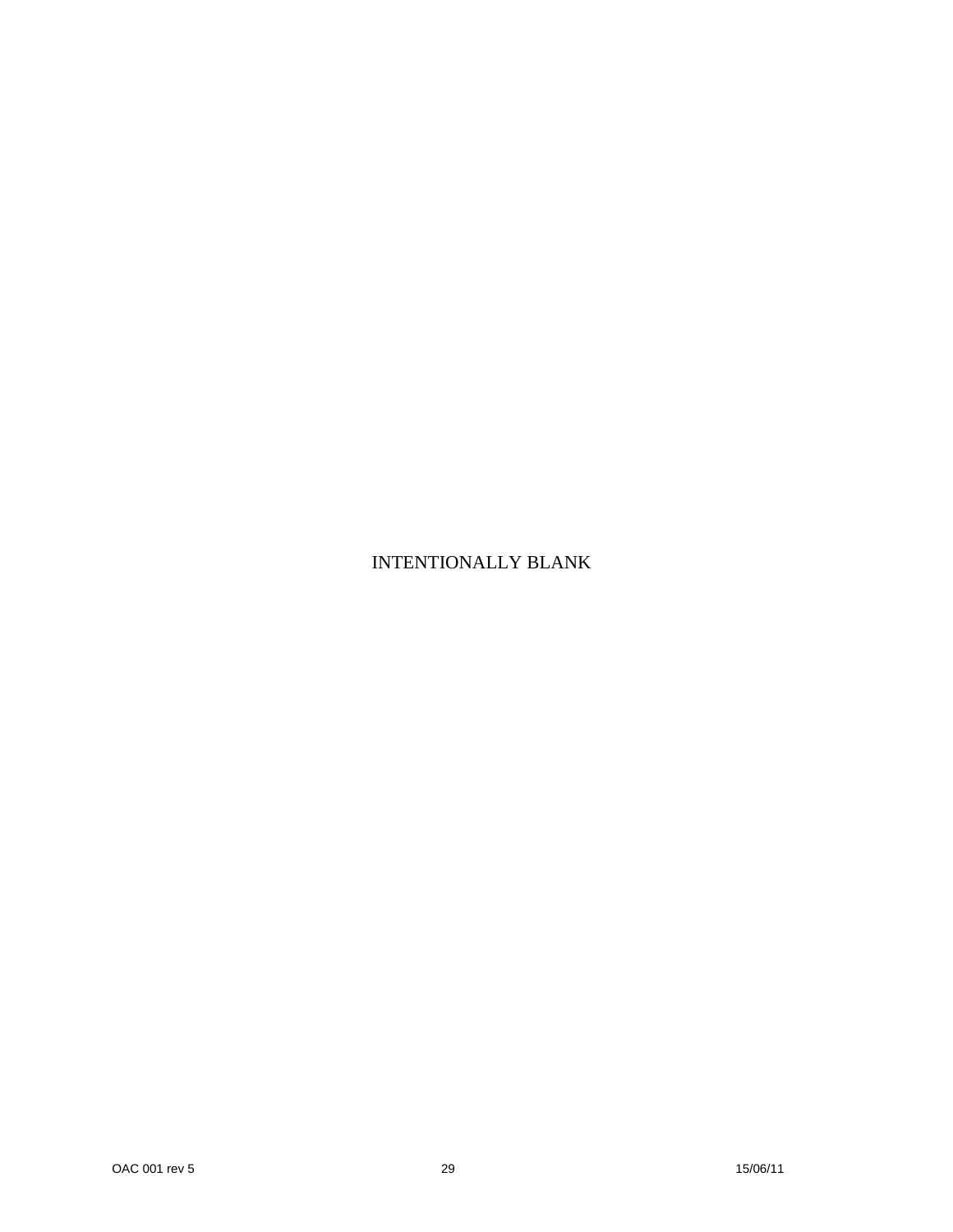# **APPENDIX 4. CIVIL AVIATION REGULATIONS (CARs)**

# **SECTION 1 - APPLICABLE PARTS OF CARs**

- Part 01 General Policies, Procedures, and Definitions<br>Part 02 Personnel Licensing and Implementing Standa
- Personnel Licensing and Implementing Standard
- Part 04 Aircraft Registration and Marking
- Part 05 Airworthiness and Implementing Standard
- Part 06 Approved Maintenance Organisation and Implementing Standard
- Part 07 Instruments and Equipment and Implementing Standard<br>Part 08 Operations and Implementing Standard
- Part 08 Operations and Implementing Standard<br>Part 09 Air Operator Certification and Administra
- Air Operator Certification and Administration and Implementing **Standard**
- Part 10 Foreign Air Operators

# **SECTION 2 - APPLICABLE PARTS OF THE EASTERN CARIBBEAN AERONAUTICAL INFORMATION PUBLICATION (ECAR AIP)**

#### **SECTION 3 - APPLICABLE INTERNATIONAL RULES AND DOCUMENTS INTERNATIONAL/OVERSEAS OPERATIONS ICAO ANNEXES**

Annex 1 to the ICAO convention ….Personnel Licensing Annex 2 to the ICAO Convention ... Rules of the Air Annex 6 to the ICAO Convention ... Operation of Aircraft Annex 8 to the ICAO Convention ... Airworthiness of Aircraft Annex 11 to the ICAO Convention ... Air Traffic Services Annex 10 to the ICAO Convention ... Telecommunications Annex 12 to the ICAO Convention ... Search and Rescue

# **OTHER ICAO DOCUMENTS**

| Circular 253-AN/151   | Human Factors Digest No. 12 Human Factors in<br>Aircraft Maintenance and Inspection |
|-----------------------|-------------------------------------------------------------------------------------|
| Document 4444-RAC/501 | Rules of the Air and Air Traffic Service                                            |
| Document 7030         | <b>Regional Supplementary</b><br>۰.                                                 |
| Document 8168-OPS     | <b>Aircraft Operations</b>                                                          |
| Document 8335-AN/879  | Manual of Procedures for Operations Inspection,<br>-                                |
|                       | <b>Certification and Continued Surveillance</b>                                     |
| Document 9284-AN/905  | Technical Instructions for the Safe Transport of                                    |
|                       | Dangerous Goods by Air                                                              |
| Document 9365-AN/910  | <b>All Weather Operations</b>                                                       |
| Document 9376-AN/914  | - Preparation of an Operations Manual                                               |
| Document 9379-AN/916  | Manual and Procedures for Establishment and                                         |
|                       | Management of a States Personnel Licensing system                                   |
| Document 9389-AN/919  | Manual of Procedures for an Airworthiness<br>$\overline{\phantom{0}}$               |
|                       | Organisation                                                                        |
| Document 9642-AN/941  | <b>Continuous Airworthiness Manual</b>                                              |
|                       |                                                                                     |

ICAO information may be obtained by writing to: International Civil Aviation Organisation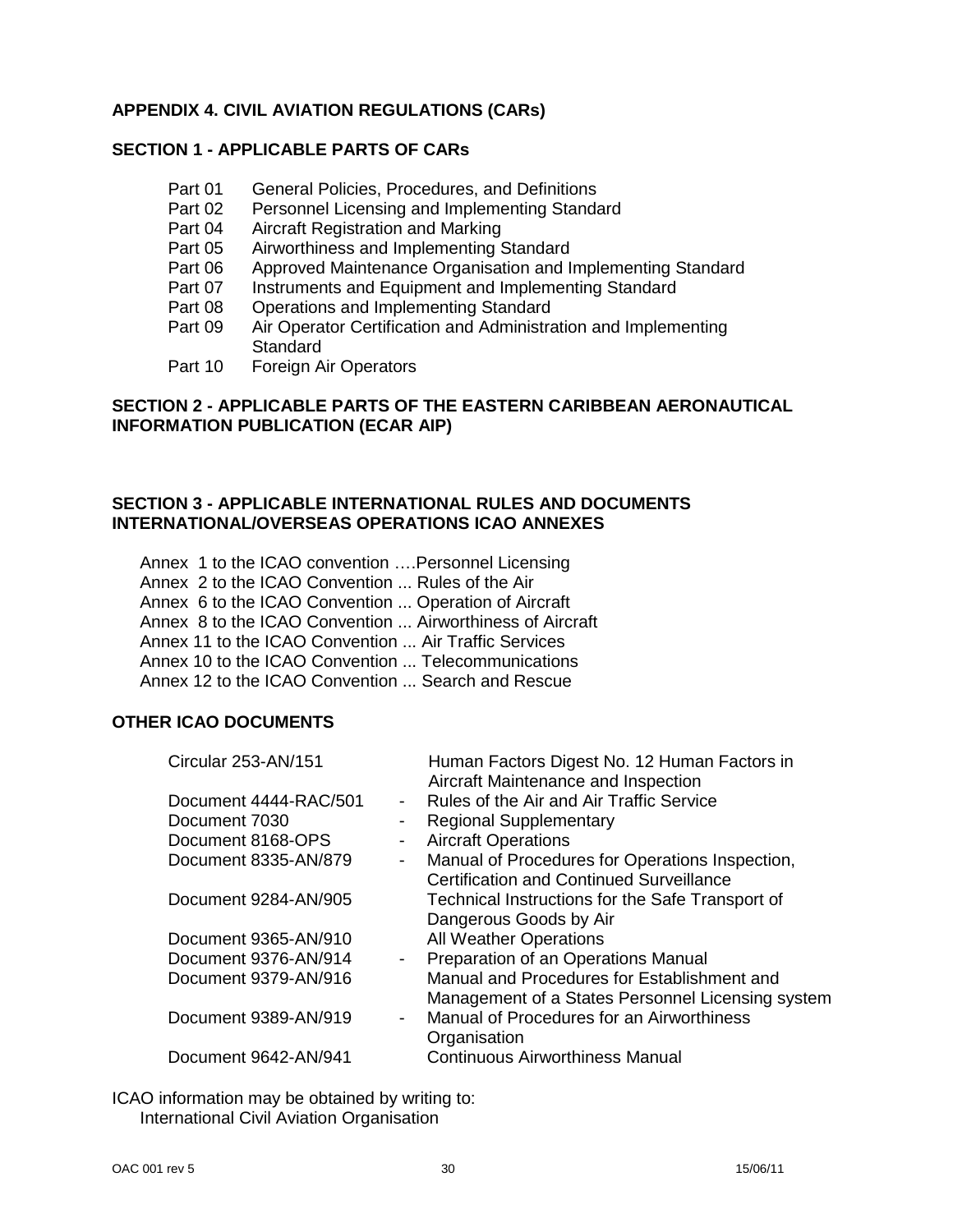(Attn: Distribution Officer) PO Box 399 Succursale: Place De L'Aviation Internationale 1000 Sherbrooke Street, West Montreal, Quebec, H3A 2R1

OCEANIC OPERATIONS

North Atlantic Minimum Navigation Performance Specifications (MNPS) Airspace Operations Manual North Pacific (NOPAC) Operations Manual

To obtain copies of these manuals write to: U.S. Department of Transportation Utilisation and Storage Section, M-443.2 Washington, D.C. 20590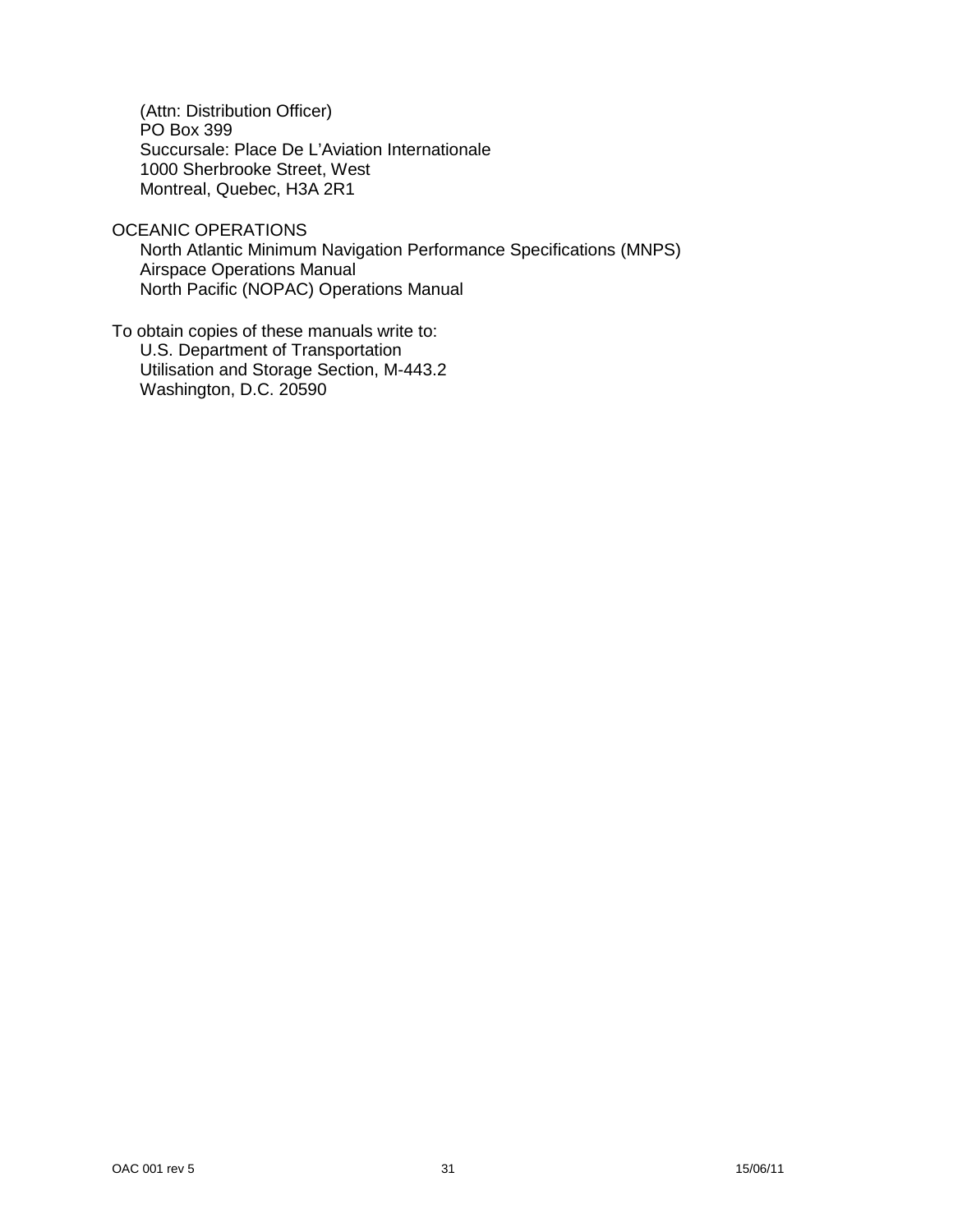# INTENTIONALLY BLANK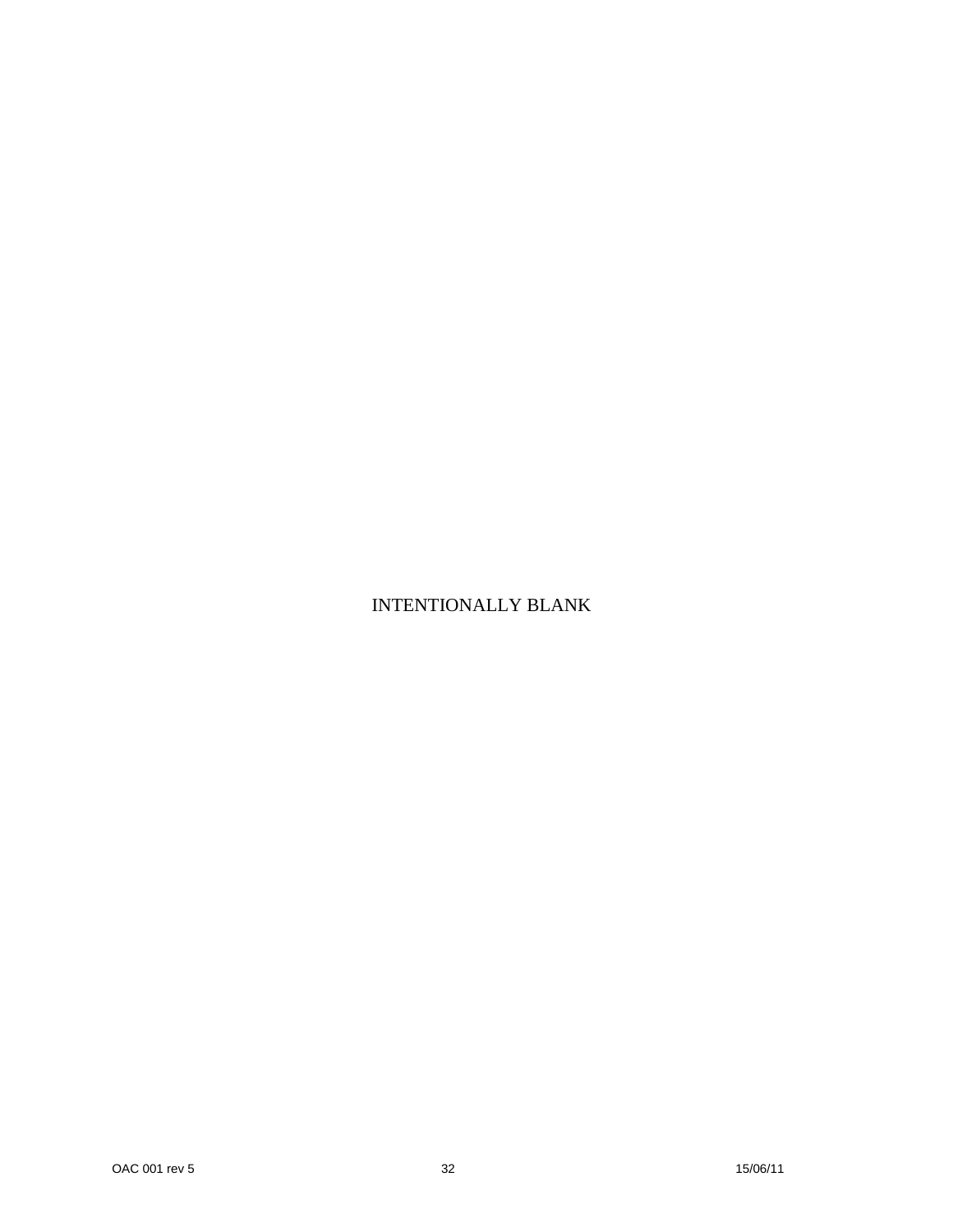#### **APPENDIX 5. DEFINITIONS**

The following appendix defines terms used in this advisory circular and/or the certification process.

"**Certificate holding office**" means the ECCAA Office, which has the responsibility for administering the certificate and is charged with the overall inspection of the certificate holder's operations.

"**Commercial Air Transport**" means an aircraft operation involving the transport of passengers, cargo, or mail for remuneration or hire.

**"Scheduled operation"** means an aircraft operation conducted by a commercial air transport operator for which the certificate holder or its representative offers in advance the departure location, departure time, and arrival location.

"**Charter operation**" means operations for which the departure time, departure location and arrival locations are specifically negotiated with the operator's customer or the customer's representative.

"**Passenger carrying operation**" any aircraft operation carrying any person other than a crewmember, company employee, authorised government representative, or person accompanying a shipment.

"**Principal base of operations**" means the primary operating location of a certificate holder as designated by the ECCAA.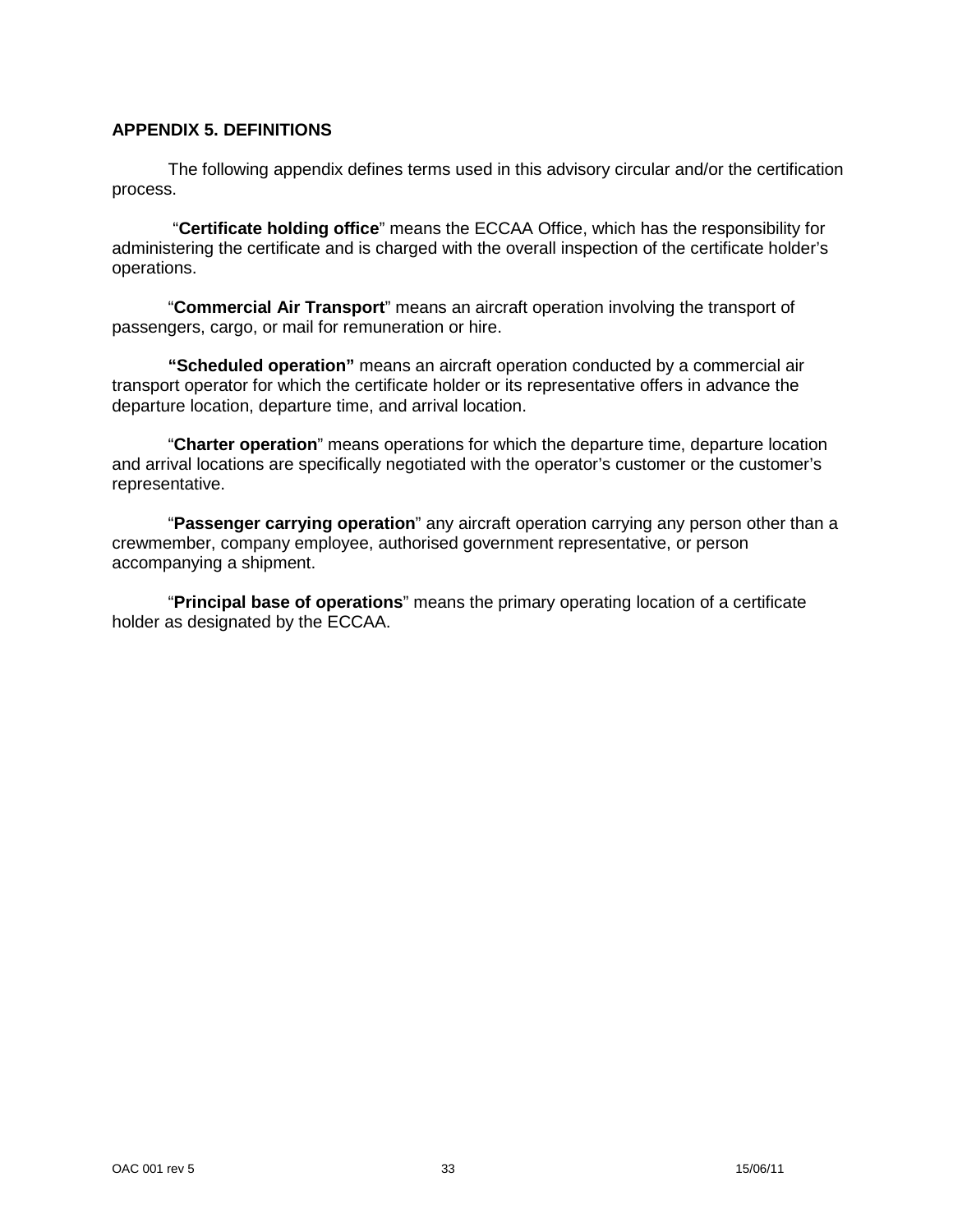# INTENTIONALLY BLANK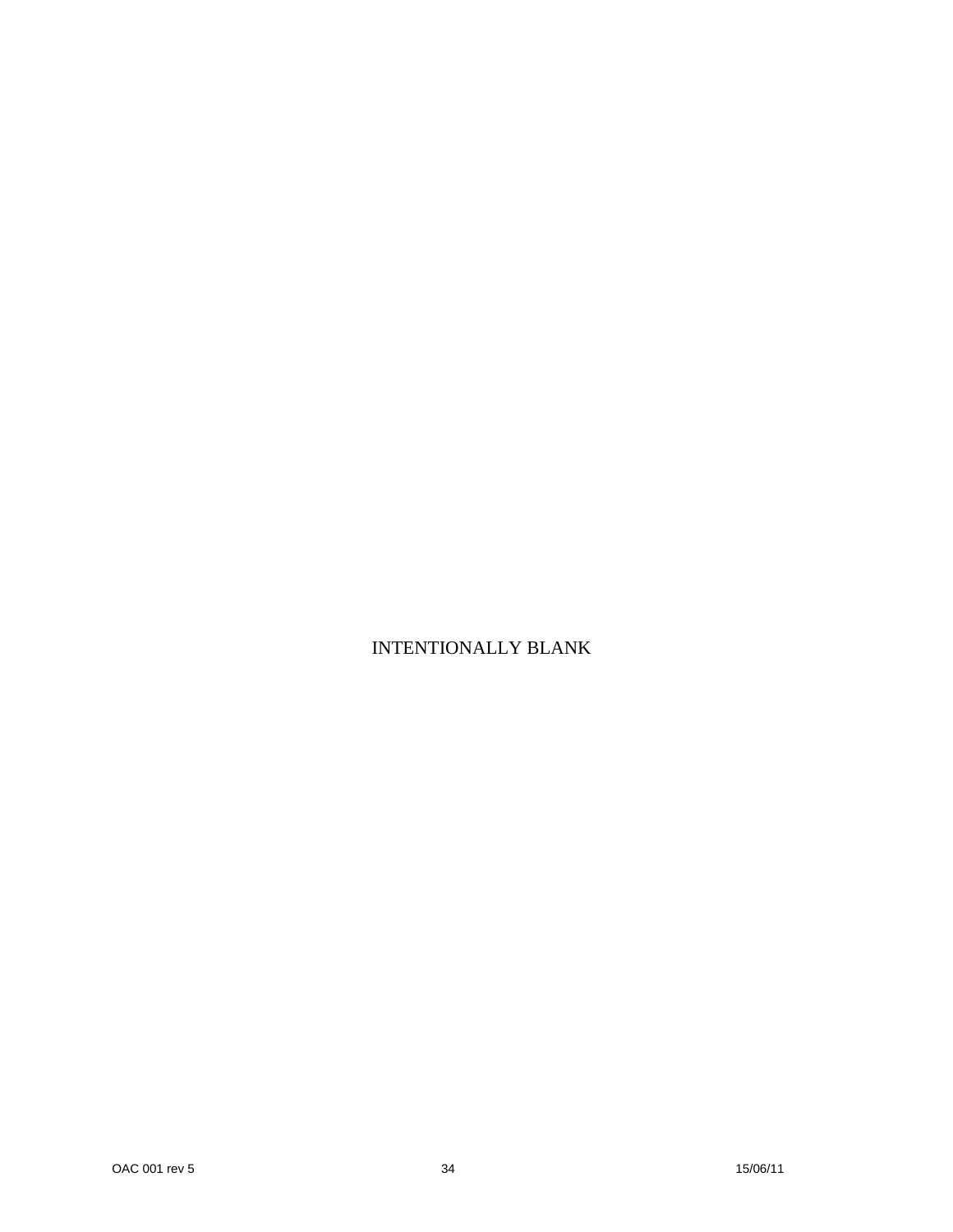

**The flow charts on the following pages are representative of the AMO and the Air Operator Certification Process.**

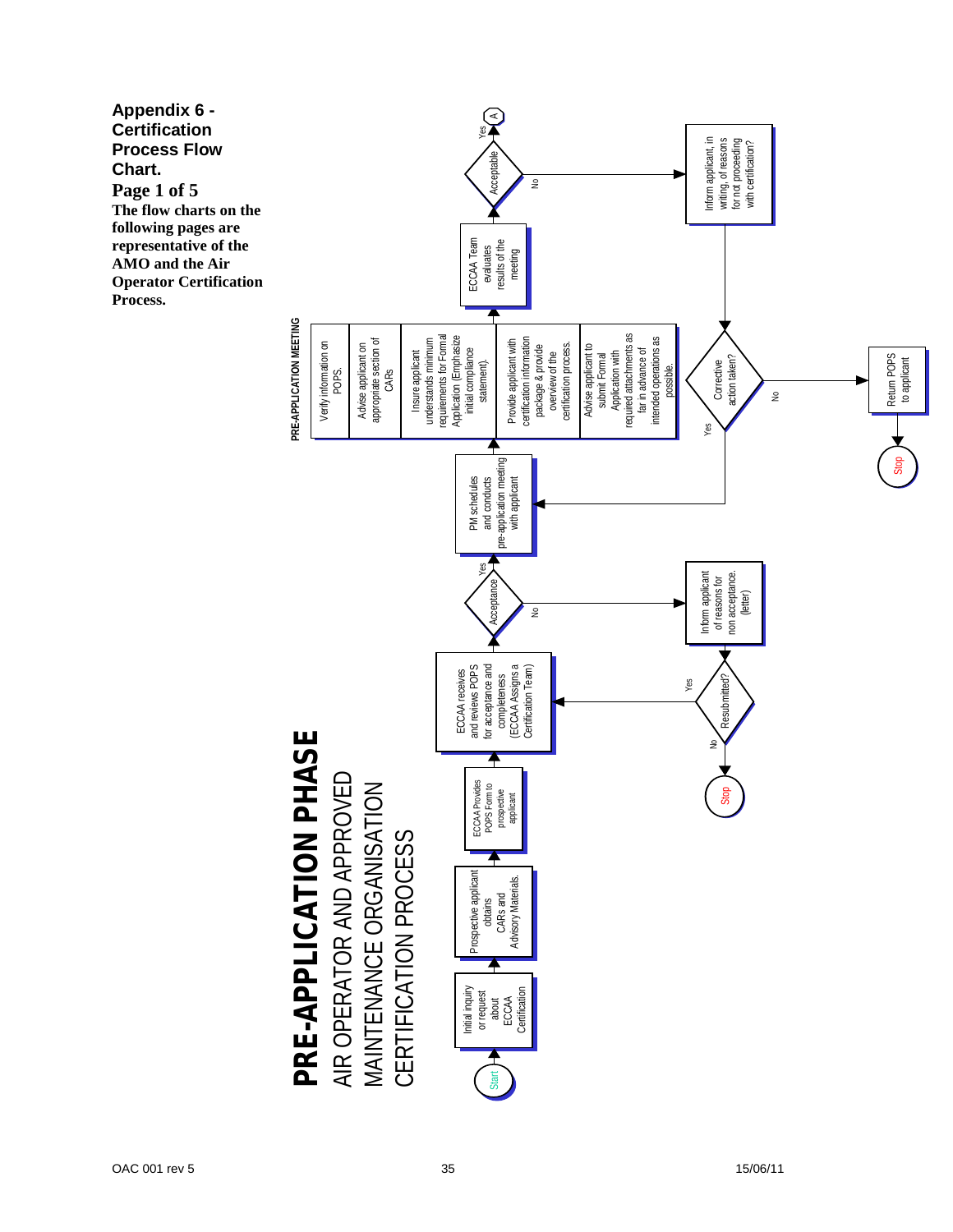

Appendix 6 - Certification Process Flow Chart. Page 2 Of 5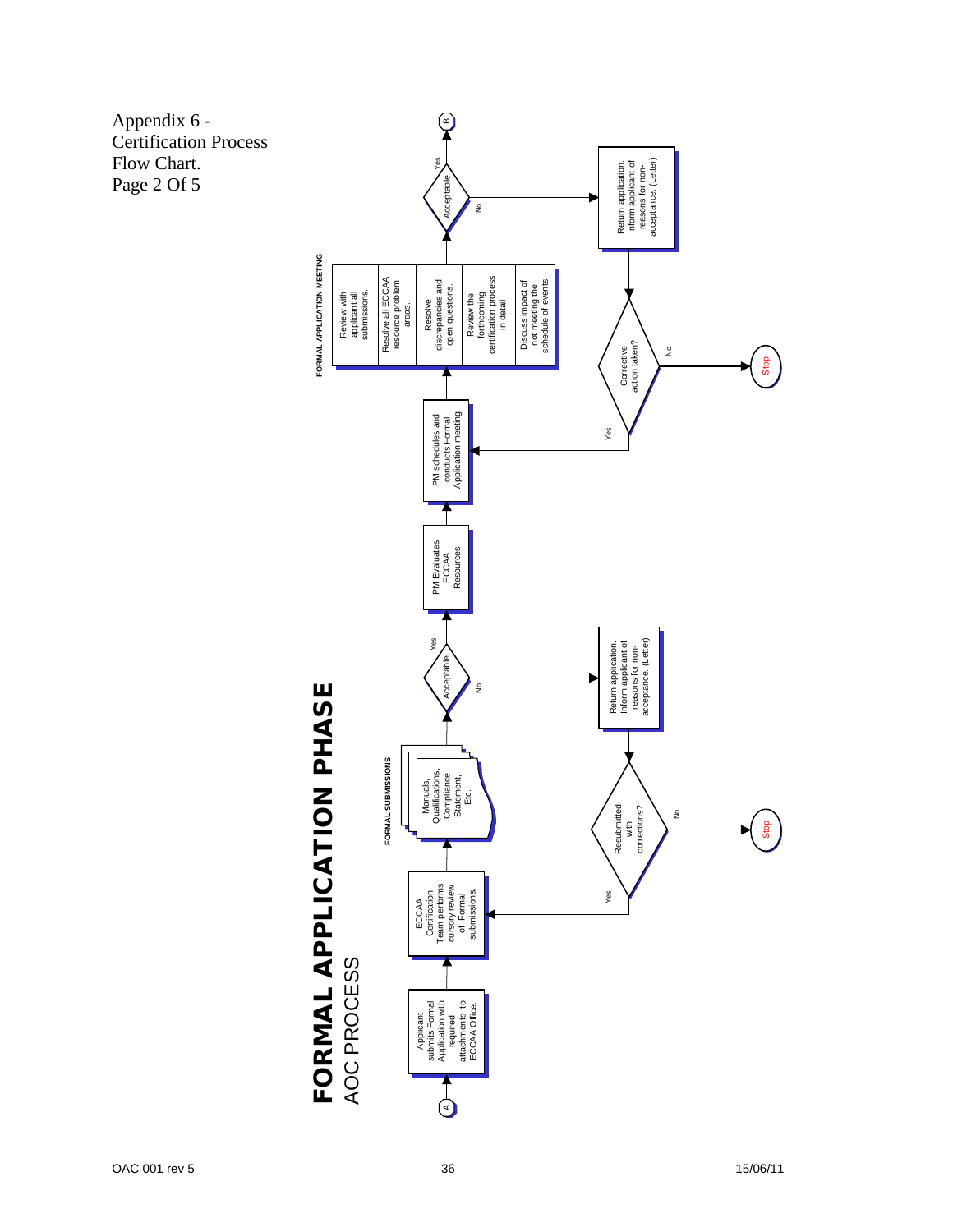

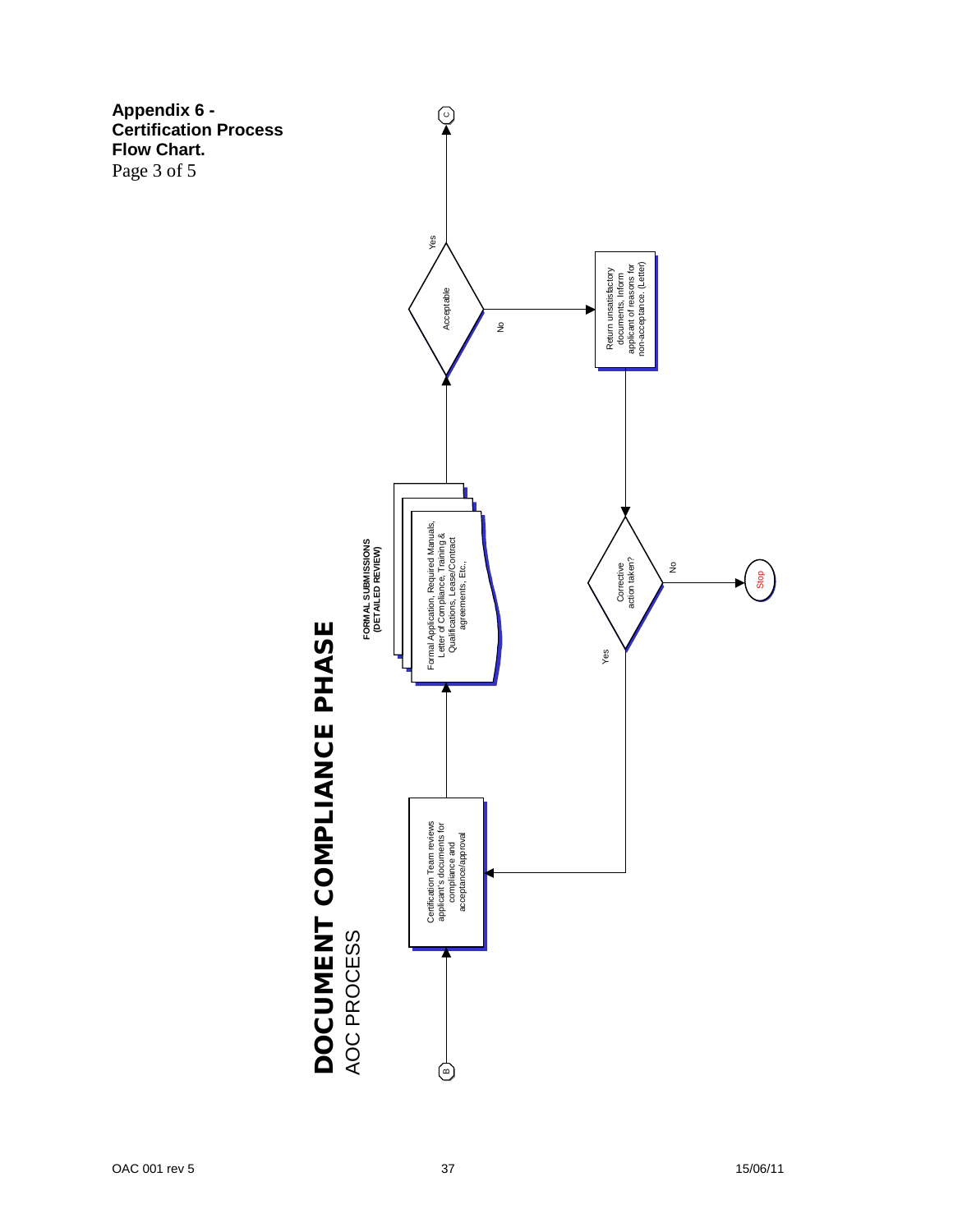